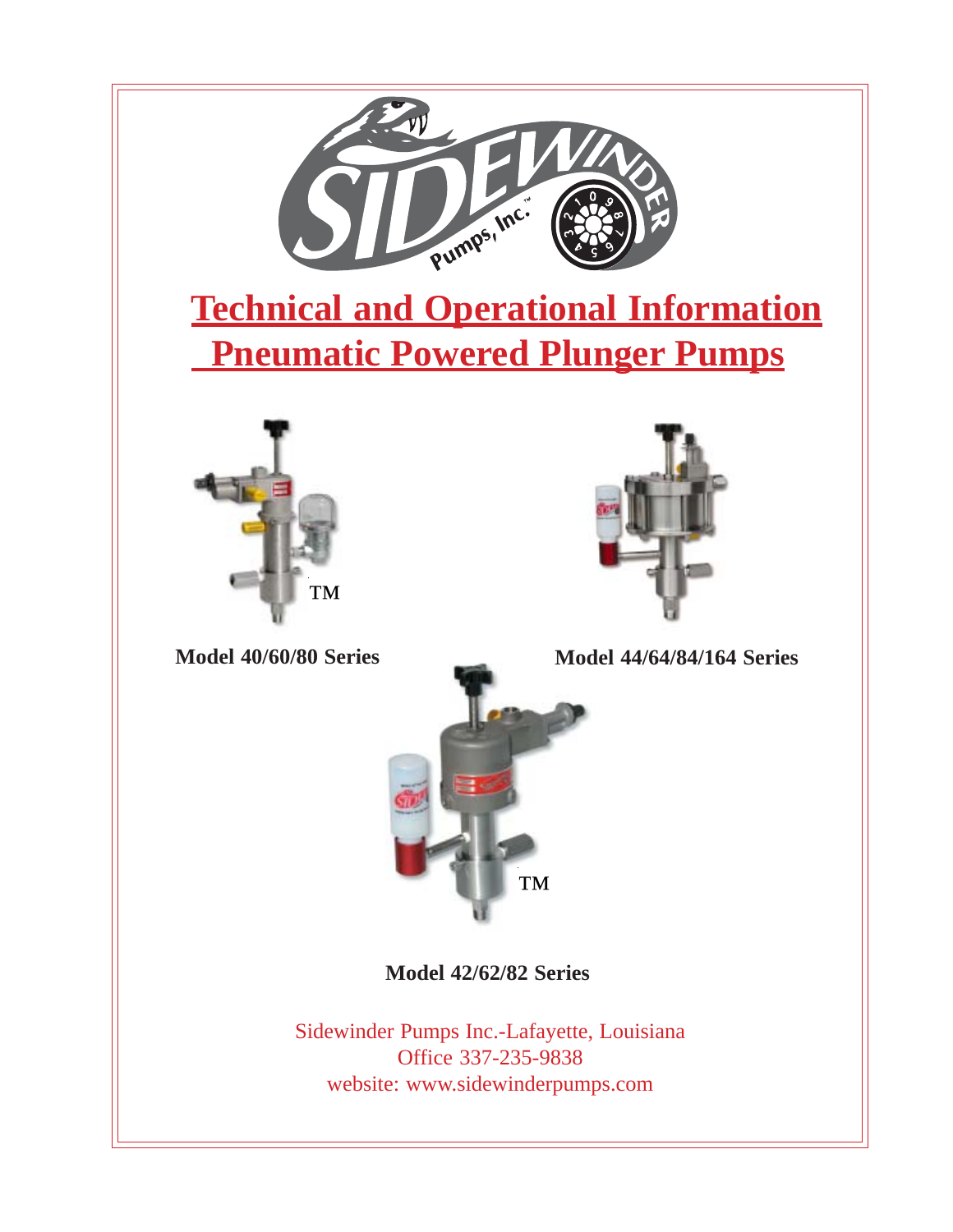|  | <b>Table of Contents</b> |
|--|--------------------------|
|  |                          |

| <b>Description</b>                                | <b>Page Number</b> |
|---------------------------------------------------|--------------------|
| <b>General Pump Information</b>                   |                    |
| Pump Installation in a System Diagram             | 3                  |
| Pump Model Number & Performance Chart             | $\overline{4}$     |
| <b>Pump Selection Questionaire</b>                | 5                  |
| Model 40/60/80 Series                             |                    |
| Model 40/60/80 Flow Graph & Flow Formulas         | 6                  |
| Model 40/60/80 Supply Air/Gas Consumption         | 7                  |
| Model 40/60/80 Supply Gas Pressure Requirements   | 7                  |
| Model 40/60/80 Parts Diagram                      | 8                  |
| Model 40/60/80 Parts List                         | 9                  |
| Model 40 Dimensional Drawing                      | 10                 |
| Model 60 & 80 Dimensional Drawing                 | 11                 |
| Model 42/62/82 Series                             |                    |
| Model 42/62/82 Flow Graph & Flow Formulas         | 12                 |
| Model 42/62/82 Supply Air/Gas Consumption         | 13                 |
| Model 42/62/82 Supply Gas Pressure Requirements   | 13                 |
| Model 42/62/82 Parts Diagram                      | 14                 |
| Model 42/62/82 Parts List                         | 15                 |
| Model 42 Dimensional Drawing                      | 16                 |
| Model 62 $&$ 82 Dimensional Drawing               | 17                 |
| Model 44/64/84 Series                             |                    |
| Model 44/64/84 Flow Graph & Flow Formulas         | 18                 |
| Model 44/64/84 Supply Air/Gas Consumption         | 19                 |
| Model 44/64/84 Supply Gas Pressure Requirements   | 19                 |
| Model 44/64/84 Parts Diagram                      | 20                 |
| Model 44/64/84 Parts List                         | 21                 |
| Model 44 Dimensional Drawing                      | 22                 |
| Model 64 & 84 Dimensional Drawing                 | 23                 |
| <b>Model 164 Series</b>                           |                    |
| Model 164 Flow Graph & Flow Formulas              | 24                 |
| Model 164 Supply Air/Gas Consumption              | 25                 |
| Model 164 Supply Gas Pressure Requirements        | 25                 |
| Model 164 Parts Diagram                           | 26                 |
| Model 164 Parts List                              | 27                 |
| Model 164 Dimensional Drawing                     | 28                 |
| <b>Installation &amp; Start Up</b>                |                    |
| Installation & Start Up Procedures                | 29                 |
|                                                   |                    |
| Ceramic Plunger – Repair, Installation & Start Up |                    |
| Start Up & Repair Ceramic Plunger                 | 30, 31             |
| <b>Trouble Shooting</b>                           |                    |
| <b>Trouble Shooting Guide</b>                     | 32                 |
| <b>Trouble Shooting Questionaire</b>              | 33, 34             |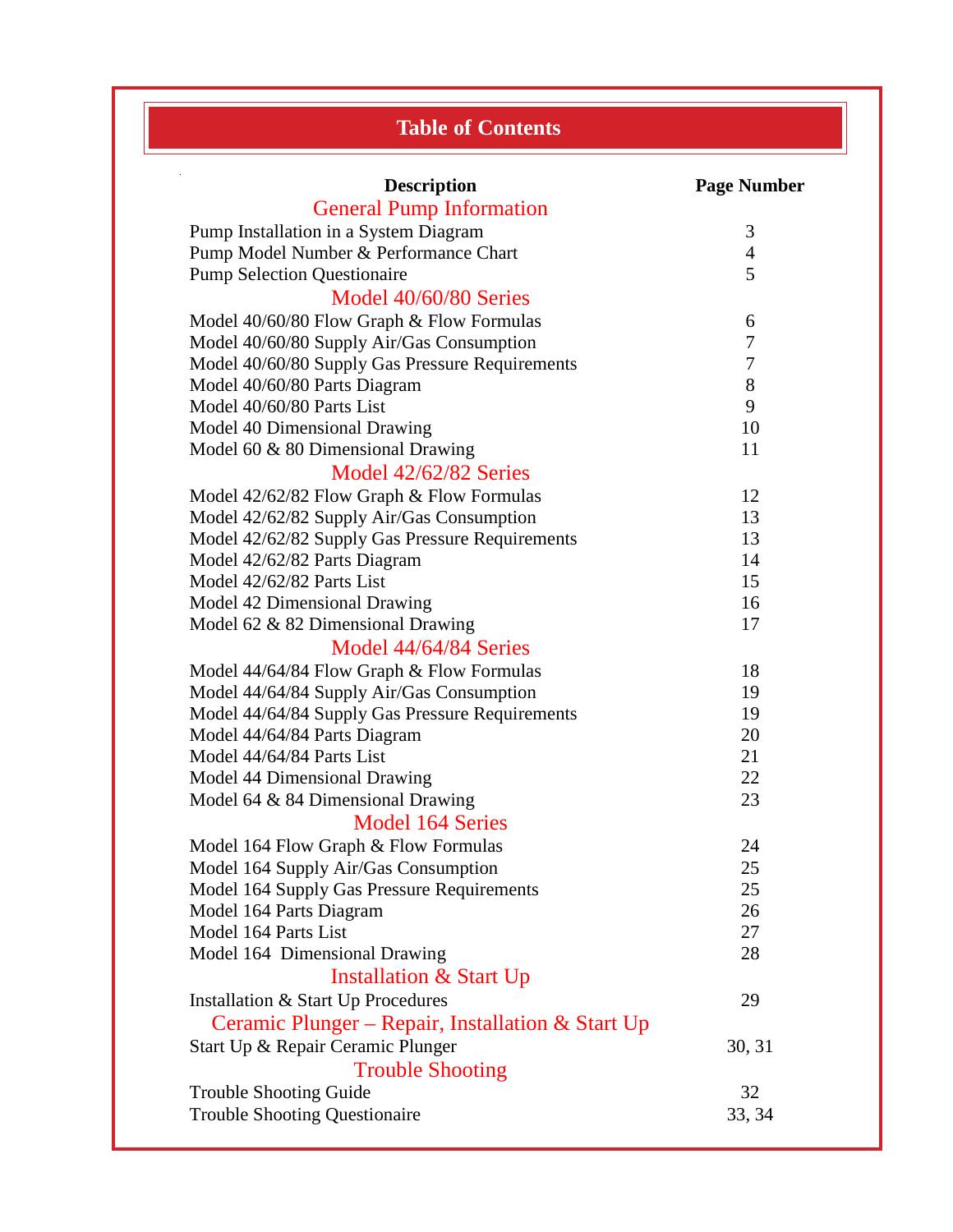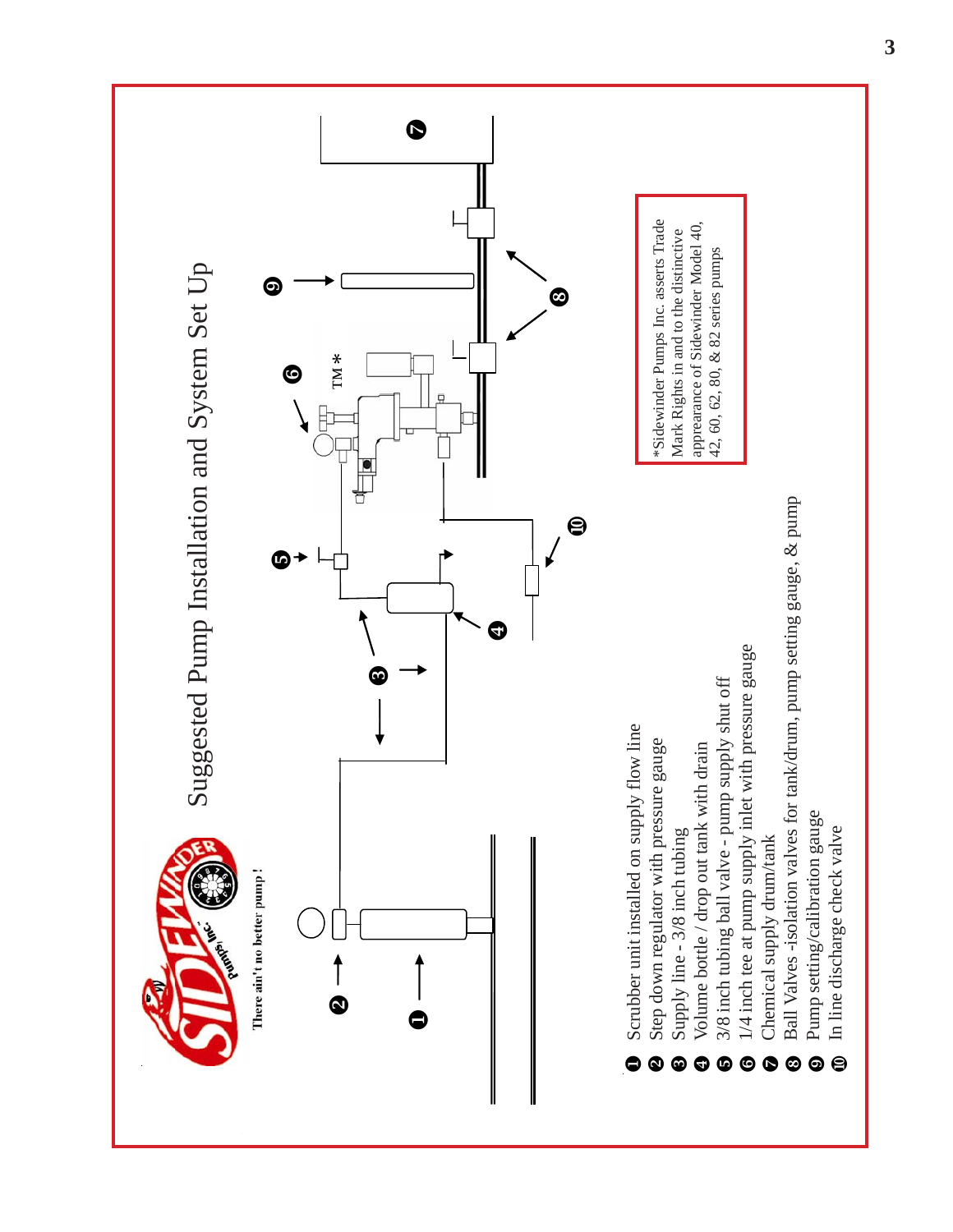## **SIDEWINDER PUMP MODEL NUMBER CHART**

*FFill in boxes below to determine Sidewinder Pump Size and Material Requirements*



**Special Options 2-Viton Piston U-Cup 4-Ceramic Check Valve Balls MP- Ni Cobalt Moly Return Spring**

#### **PUMP PERFORMANCE CHART**

| <b>Model</b><br><b>Number</b> | <b>Plunger</b><br><b>Size</b> | <b>Piston Size</b> | Amplification<br><b>Ratio</b> | <b>Supply</b><br><b>Pressure PSI</b> | <b>Discharge</b><br><b>Pressure</b><br>PSI(a) | Max Full<br><b>Strokes</b> per<br>minute | <b>Output</b><br><b>Volume</b><br>Qts./Day(b) |
|-------------------------------|-------------------------------|--------------------|-------------------------------|--------------------------------------|-----------------------------------------------|------------------------------------------|-----------------------------------------------|
| 40                            | 0.250"                        | 1.25"              | 25:1                          | 15 to 150                            | 0 to 3,750                                    | 60                                       | 0 to 90                                       |
| 42                            | 0.250"                        | 2.25"              | 80:1                          | 10 to 150                            | 0 to 10,000                                   | 55                                       | 0 to 70                                       |
| 44                            | 0.250"                        | 4"                 | 240:1                         | 10 to 45                             | 0 to 10,000                                   | 35                                       | 0 to 30                                       |
| 60                            | 0.375"                        | 1.25"              | 11:1                          | 15 to 150                            | 0 to 1,600                                    | 60                                       | 0 to 200                                      |
| 62                            | 0.375"                        | 2.25"              | 36:1                          | 10 to 150                            | $0 \text{ to } 5,400$                         | 55                                       | 0 to 155                                      |
| 64                            | 0.375"                        | 4"                 | 110:1                         | 10 to 150                            | 0 to 10,000                                   | 30                                       | 0 to 67                                       |
| 80                            | 0.500"                        | 1.25"              | 6.25:1                        | 15 to 150                            | 0 to 935                                      | 60                                       | $0$ to 360                                    |
| 82                            | 0.500"                        | 2.25"              | 20:1                          | 10 to 150                            | 0 to 3,000                                    | 55                                       | 0 to 275                                      |
| 84                            | 0.500"                        | 4"                 | 60:1                          | 10 to 150                            | 0 to 9,000                                    | 30                                       | 0 to 120                                      |
| 164                           | 1.000"                        | 4"                 | 16:1                          | 10 to 150                            | 0 to 2,400                                    | 40                                       | 0 to 680                                      |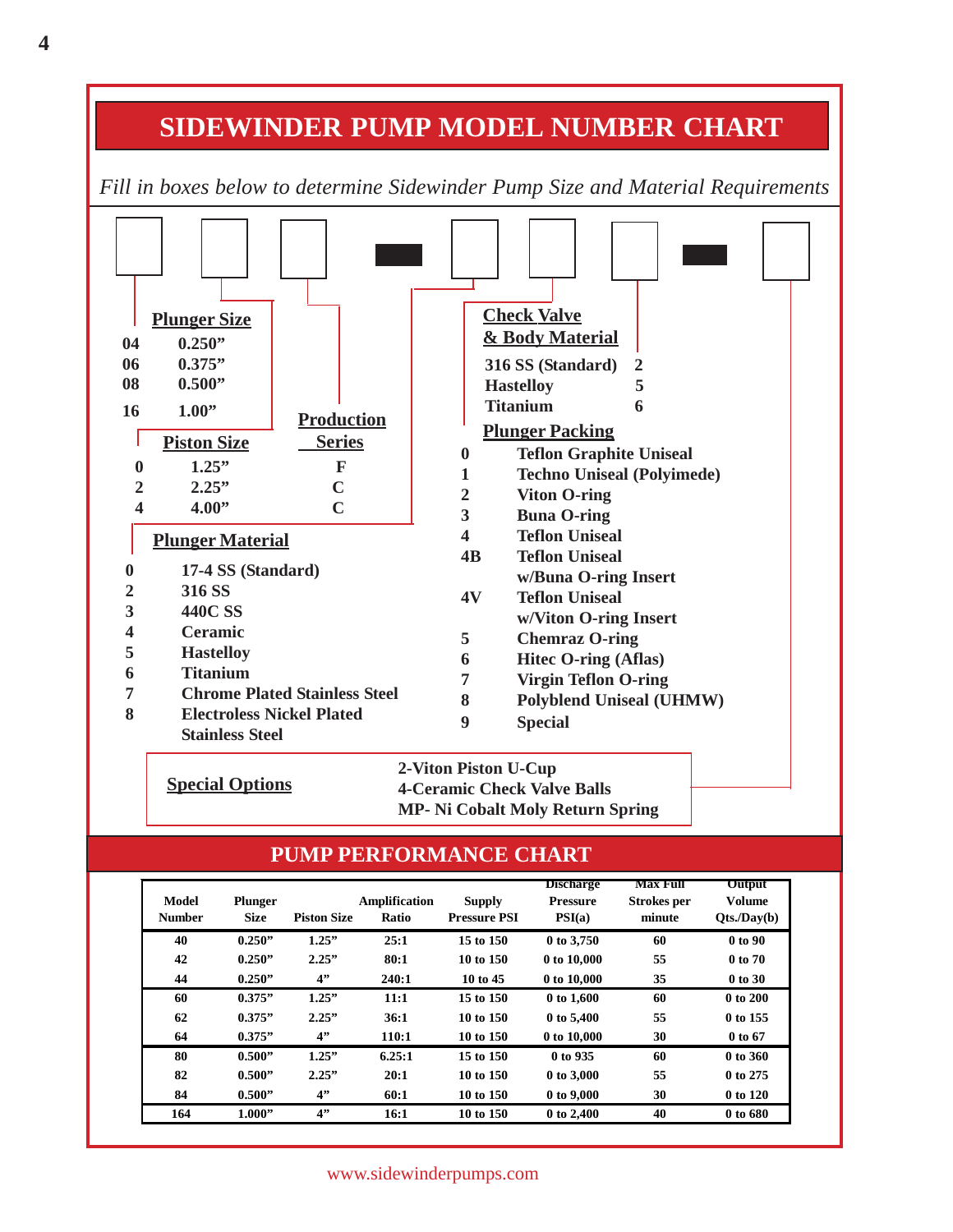# **SIDEWINDER PUMP SELECTION QUESTIONAIRE**

| Date                                                                                                                                          |                                                                                              |
|-----------------------------------------------------------------------------------------------------------------------------------------------|----------------------------------------------------------------------------------------------|
| Distributor <b>Distributor</b>                                                                                                                | Contact                                                                                      |
| Location                                                                                                                                      | Phone                                                                                        |
| Customer <u>experience</u>                                                                                                                    | Contact                                                                                      |
|                                                                                                                                               | Phone                                                                                        |
|                                                                                                                                               | <b>OPERATING CONDITIONS</b>                                                                  |
| <b>Type of Fluid</b>                                                                                                                          | Viscosity (thick / thin)                                                                     |
| <b>Discharge Pressure</b>                                                                                                                     | <b>Suction Conditions</b>                                                                    |
| <b>Fluid Temperature</b>                                                                                                                      | <b>Required Flow Rate</b>                                                                    |
|                                                                                                                                               | <b>ELECTRIC</b>                                                                              |
| Voltage                                                                                                                                       | Phase                                                                                        |
| Ηz<br>Wet end mtl construction                                                                                                                | Enclosure<br>Seal                                                                            |
|                                                                                                                                               | <b>PNEUMATIC</b>                                                                             |
| Type Supply (Air / Gas)                                                                                                                       | Distance from air source to pump                                                             |
| Condition of supply air / gas                                                                                                                 | Distance from regulator to pump                                                              |
| Available supply pressure at the pump                                                                                                         | Supply pressure into the regulator                                                           |
|                                                                                                                                               | Will there be other pumps on supply line? Will there be other components on the supply line? |
| What type components & how many?                                                                                                              |                                                                                              |
|                                                                                                                                               | Supply line size<br><u> 1980 - Johann Barbara, martxa a</u>                                  |
| Supply Pressure Required = Discharge pressure $\div$ by pump amplification ratio + 15 PSI                                                     |                                                                                              |
| NOTE: Ideal discharge pressure is 85% or less of maximum discharge pressure rating of pump                                                    |                                                                                              |
| Stroke rate (SPM) to achieve required flow rate at maximum stroke length                                                                      |                                                                                              |
| Unkown stroke rate $(X)$<br>$SPM =$                                                                                                           | <b>Multiplied by</b><br>Required flow (quarts per day)                                       |
| maximum pump rated full strokes per min                                                                                                       | Maximum pump rated flow (quarts per day)                                                     |
| NOTES:<br>(A): Ideal stroke rate is 70% of maximum pump stroke rate                                                                           |                                                                                              |
| (B): For flow rates less than 3 strokes per minute - suggest to increase stroke rate & decrease stroke<br>length to obtain desired flow rate. |                                                                                              |
| (C): For discharge pressures of 1500 PSI or less - consider o-ring with back up rings for seal<br>arrangement                                 |                                                                                              |
| (D): Viton is not acceptable for Methanol service                                                                                             |                                                                                              |
|                                                                                                                                               |                                                                                              |
|                                                                                                                                               |                                                                                              |
|                                                                                                                                               |                                                                                              |
|                                                                                                                                               |                                                                                              |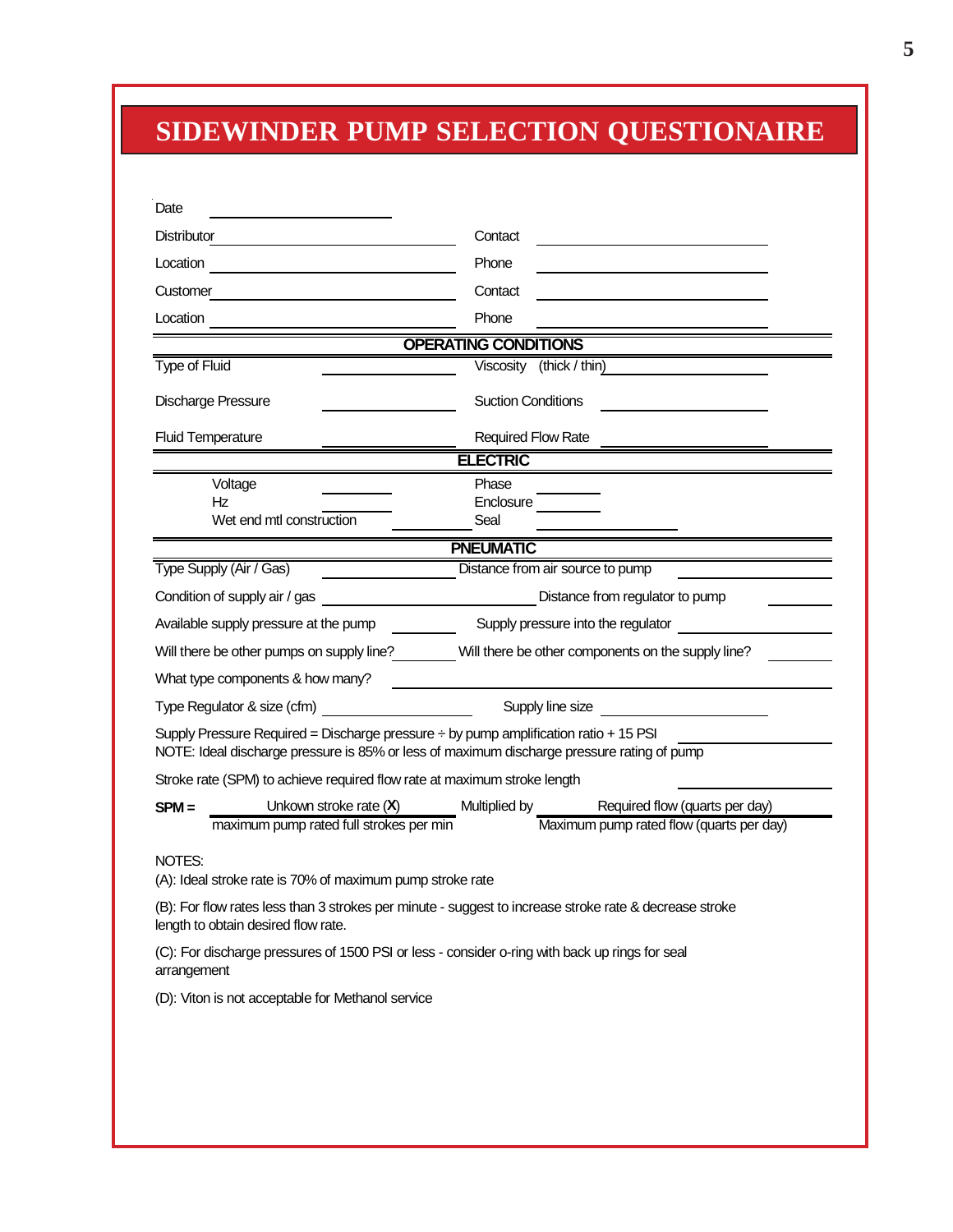

Sidewinder Pumps Inc. asserts Trade Mark Rights in and to the distinctive appearance of Sidewinder Model 40, 42, 60, 62, 80, and 82 pumps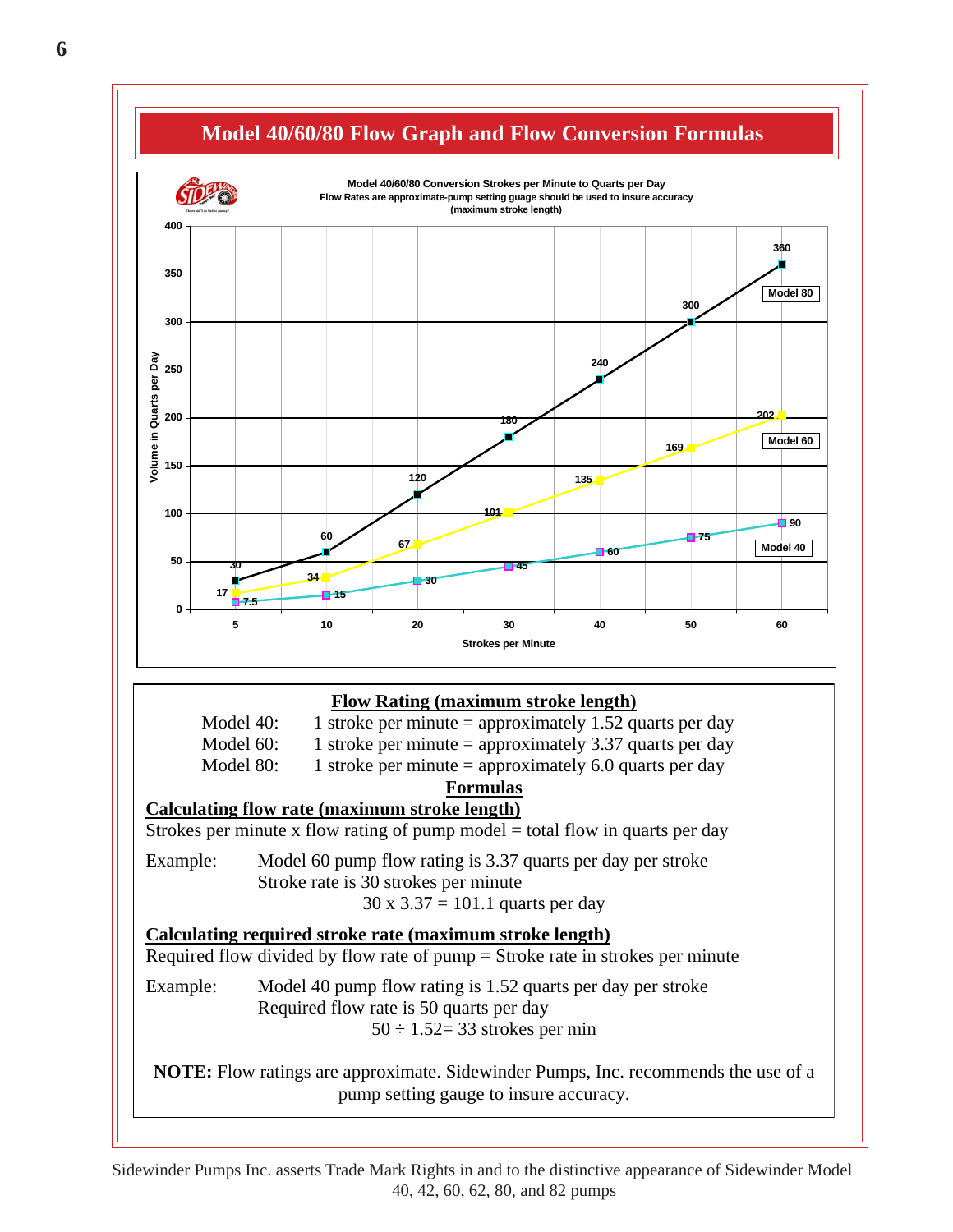

Sidewinder Pumps Inc. asserts Trade Mark Rights in and to the distinctive appearance of Sidewinder Model 40, 42, 60, 62, 80, and 82 pumps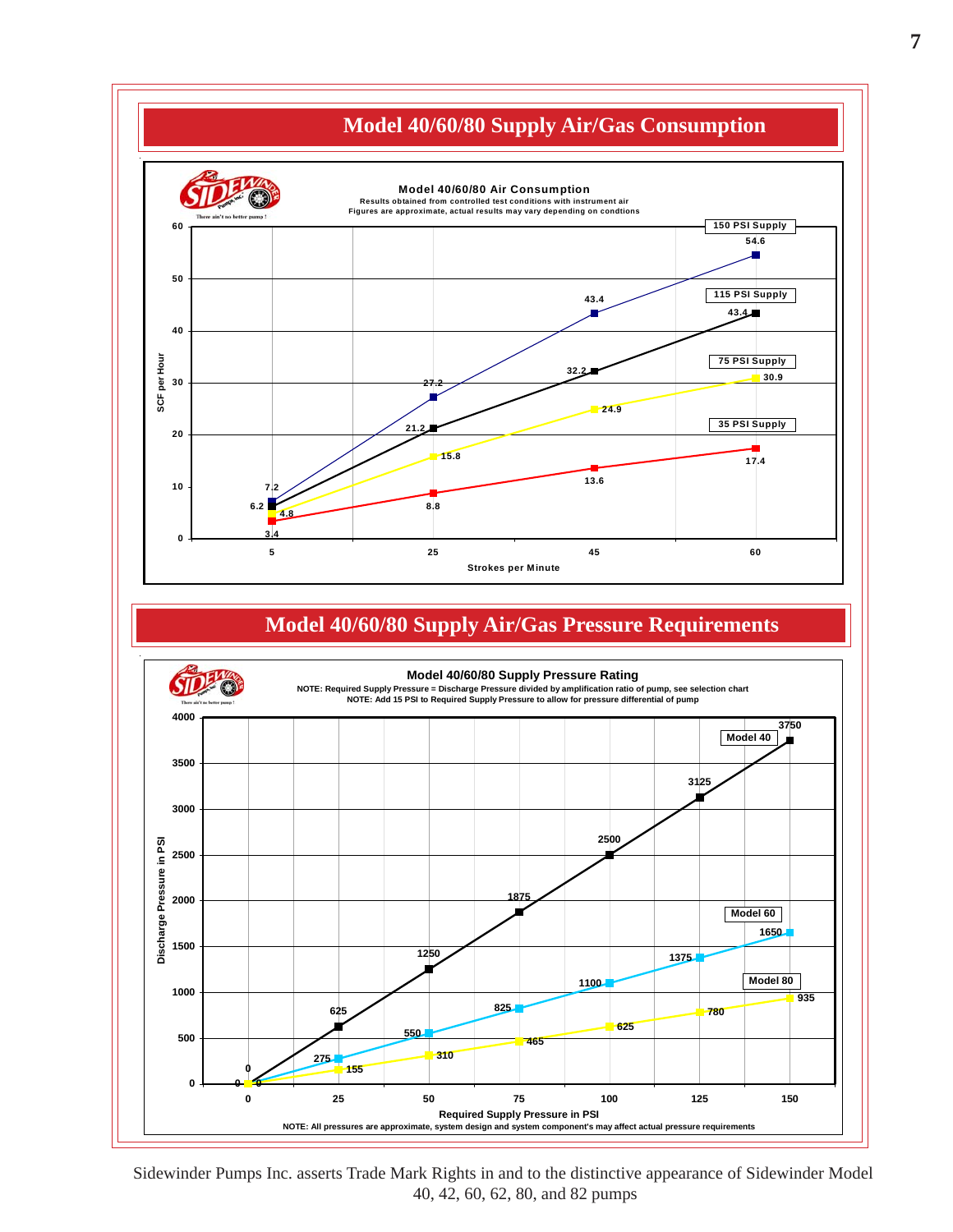

Sidewinder Pumps Inc. asserts Trade Mark Rights in and to the distinctive appearance of Sidewinder Model 40, 42, 60, 62, 80, and 82 pumps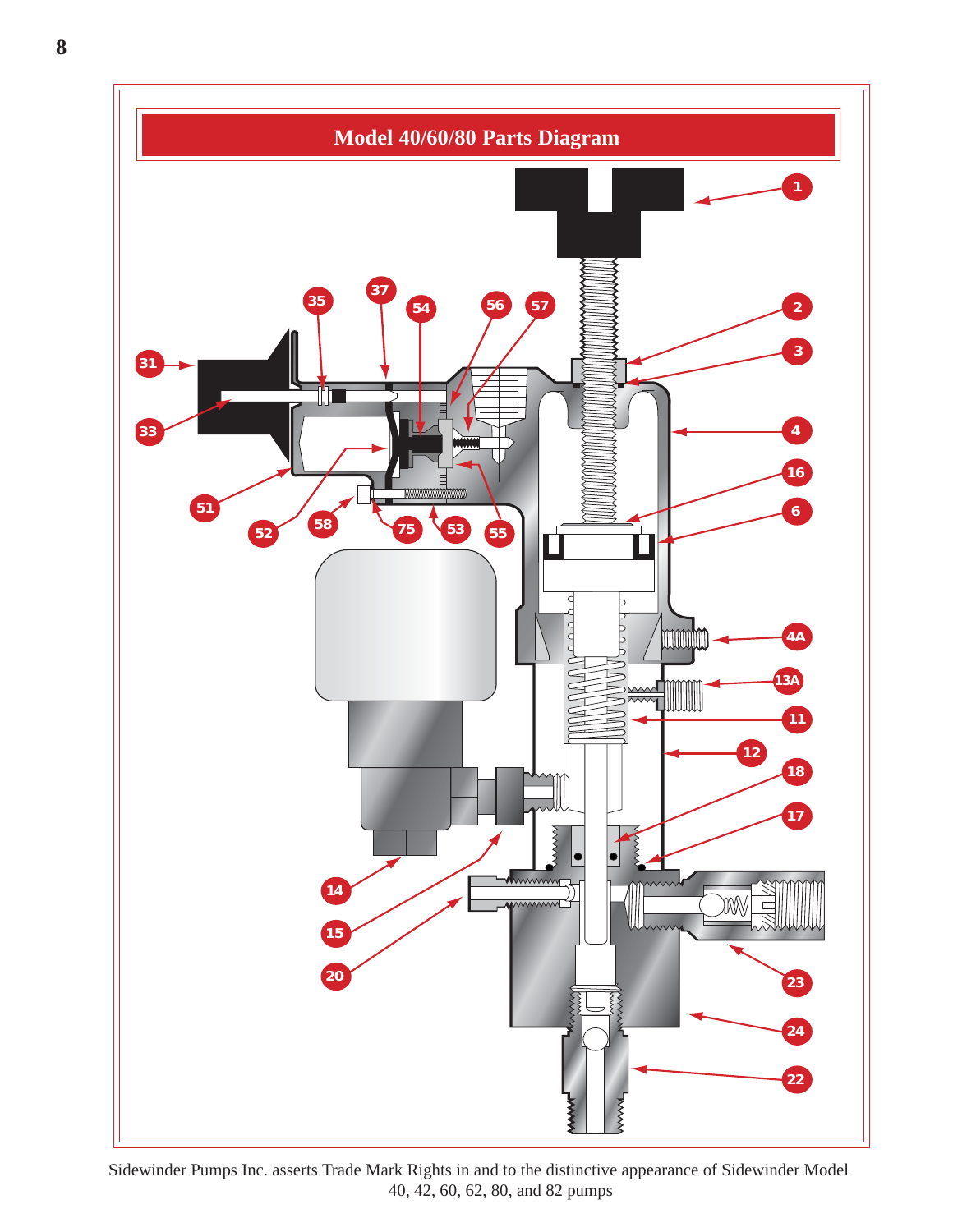### **Model 40/60/80 Parts List**

| No.             | Qty                            | Part                                                                                                                                                                            | Part #                   | Part#                    | Part#                    |
|-----------------|--------------------------------|---------------------------------------------------------------------------------------------------------------------------------------------------------------------------------|--------------------------|--------------------------|--------------------------|
|                 | Reg                            | <b>Description</b>                                                                                                                                                              | Model 40                 | Model 60                 | <b>Model 80</b>          |
| $\mathbf{1}$    | $\mathbf{1}$                   | Stroke Adjuster                                                                                                                                                                 | $1 - 40 - C$             | $1 - 40 - C$             | $1 - 40 - C$             |
| $\overline{2}$  | $\mathbf{1}$                   | Locknut-Stroke Adjuster                                                                                                                                                         | $2 - 40$                 | $2 - 40$                 | $2 - 40$                 |
| $3^*$           | 1                              | Seal-Stroke Adjuster                                                                                                                                                            | $3 - 40$                 | $3 - 40$                 | $3 - 40$                 |
| $\overline{4}$  | $\overline{1}$                 | Powerhead                                                                                                                                                                       | $4 - 40 - 2$             | $4 - 40 - 2$             | $4 - 40 - 2$             |
| 4A<br>$6*$      | 3                              | Lockscrews<br>U-Cup - Standard Material Buna N Construction                                                                                                                     | 4A-42-B                  | 4A-42-B                  | 4A-42-B                  |
| $6*$            | $\mathbf{1}$<br>$\overline{1}$ | U-Cup - Option Material Viton Construction                                                                                                                                      | $6 - 40$<br>$6 - 40 - 2$ | $6 - 40$<br>$6 - 40 - 2$ | $6 - 40$<br>$6 - 40 - 2$ |
| $11*$           | $\mathbf{1}$                   | Return Spring Standard                                                                                                                                                          | $11 - 42$                | $11 - 42$                | $11 - 42$                |
| $11*$           | $\mathbf 1$                    | Return Spring Option Ni Cobalt Moly Construction                                                                                                                                | 11-42-MP                 | 11-42-MP                 | 11-42-MP                 |
| 12              | $\mathbf{1}$                   | <b>Mounting Tube</b>                                                                                                                                                            | 12C-40                   | 12C-60                   | 12C-80                   |
| 13A             | 1                              | Vent                                                                                                                                                                            | 13A-42                   | 13A-42                   | 13A-42                   |
| 14              | $\overline{1}$                 | Lubricator                                                                                                                                                                      | 14-430                   | 14-430                   | 14-430                   |
| 15              | $\mathbf{1}$                   | Lube Tube                                                                                                                                                                       | $15 - 40$                | $15 - 40$                | 15-40                    |
| $16*$           | $\mathbf{1}$                   | Piston-Plunger-17-4 SS                                                                                                                                                          | $16 - 40$                | 16-60                    | 16-80                    |
|                 |                                | Piston-Plunger 316 SS                                                                                                                                                           | $16 - 40 - 2$            | 16-60-2                  | 16-80-2                  |
|                 |                                | Piston-Plunger-440 SS                                                                                                                                                           | $16 - 40 - 3$            | $16 - 60 - 3$            | $16 - 80 - 3$            |
|                 |                                | Piston-Plunger-Ceramic                                                                                                                                                          | $16 - 40 - 4$            | 16-60-4                  | 16-80-4                  |
|                 |                                | Piston-Plunger-Hastelloy                                                                                                                                                        | $16 - 40 - 5$            | 16-60-5                  | 16-80-5                  |
|                 |                                | Piston-Plunger-Titanium                                                                                                                                                         | $16 - 40 - 6$            | 16-60-6                  | 16-80-6                  |
|                 |                                | Piston-Plunger-SS w/ chrome plating                                                                                                                                             | $16 - 40 - 7$            | 16-60-7                  | 16-80-7                  |
|                 |                                | Piston-Plunger-SS w/ electroless nickel plating                                                                                                                                 | $16 - 40 - 8$            | $16 - 60 - 8$            | $16 - 80 - 8$            |
|                 |                                | <b>Customer Specified Special</b>                                                                                                                                               | $16 - 40 - 9$            | 16-60-9                  | 16-80-9                  |
| $17*$           | 1                              | O-Ring Mounting Tube                                                                                                                                                            | $17 - 42$                | 17-42                    | 17-42                    |
| $18*$           | $\mathbf{1}$                   | Plunger Seal-Teflon Carbon Filled                                                                                                                                               |                          |                          |                          |
|                 |                                | <b>Graphite Uniseal</b>                                                                                                                                                         | $18 - 42$                | 18-62                    | 18-82                    |
|                 |                                | Plunger Seal-Techno Uniseal (Polyimide)                                                                                                                                         | $18 - 42 - 1$            | $18 - 62 - 1$            | $18 - 82 - 1$            |
|                 |                                | Plunger Seal-Viton O-Ring                                                                                                                                                       | $18 - 42 - 2$            | 18-62-2                  | 18-82-2                  |
|                 |                                | Plunger Seal-Buna O-Ring                                                                                                                                                        | $18 - 42 - 3$            | $18-62-3$                | 18-82-3                  |
|                 |                                | Plunger Seal-Virgin Teflon Uniseal                                                                                                                                              | $18 - 42 - 4$            | 18-62-4                  | 18-82-4                  |
|                 |                                | Plunger Seal-Virgin Teflon Uniseal                                                                                                                                              |                          |                          |                          |
|                 |                                | w/Buna Insert                                                                                                                                                                   | 18-42-4B                 | N/A                      | 18-82-4B                 |
|                 |                                | Plunger Seal-Virgin Teflon Uniseal                                                                                                                                              |                          |                          |                          |
|                 |                                | w/Viton Insert                                                                                                                                                                  | 18-42-4V                 | 18-62-4V                 | 18-82-4V                 |
|                 |                                | Plunger Seal Chemraz O-Ring (Kalrez equivalent)<br>Plunger Seal-Hitec O-Ring (Aflas)                                                                                            | $18 - 42 - 5$<br>18-42-6 | $18 - 62 - 5$<br>18-62-6 | 18-82-5<br>18-82-6       |
|                 |                                | Plunger Seal Virgin Teflon O-Ring                                                                                                                                               | 18-42-7                  | 18-62-7                  | 18-82-7                  |
|                 |                                | <b>Plunger Seal-Polyblend Uniseal</b>                                                                                                                                           | $18 - 42 - 8$            | $18-62-8$                | 18-82-8                  |
|                 |                                | <b>Customer Specified Material</b>                                                                                                                                              | 18-42-9                  | 18-62-9                  | 18-82-9                  |
|                 |                                | NOTE: O-ring seals for Model 40 pumps equire (1) O-ring and two (2) narrow back up rings. (18D-42). Model 60 pump                                                               |                          |                          |                          |
|                 |                                | require (2) O-rings and three (3) narrow back up rings. (18D-62). Model 80 pump requie (1) O-ring and two back                                                                  |                          |                          |                          |
|                 |                                | up rings (18D-82). Uniseals do not require back up ring                                                                                                                         |                          |                          |                          |
|                 |                                | <b>Bleeder Valve</b>                                                                                                                                                            | $20 - 42 - 2$            | $20 - 42 - 2$            | 20-42-2                  |
|                 |                                |                                                                                                                                                                                 |                          |                          |                          |
| 20<br>$22*$     | $\mathbf 1$<br>$\mathbf{1}$    |                                                                                                                                                                                 | $22 - 42 - 2$            | $22 - 82 - 2$            | $22 - 82 - 2$            |
| $23*$           | $\mathbf 1$                    | <b>Suction Check Valve</b>                                                                                                                                                      | 23-42-2                  | 23-42-2                  | $23 - 42 - 2$            |
| 24              | $\mathbf{1}$                   | Discharge Check Valve<br><b>Pump Chamber</b>                                                                                                                                    | $24 - 42 - 2$            | 24-62-2                  | $24 - 82 - 2$            |
| $\overline{31}$ | $\mathbf 1$                    | <b>Control Knob</b>                                                                                                                                                             | $31 - 42$                | 31-42                    | $31 - 42$                |
| 33              | $\mathbf{1}$                   | Timer Stem (For Pumps Prior to s/n # 40755 - Nov '05)                                                                                                                           | 33-42                    | $33 - 42$                | 33-42                    |
| 33              | $\mathbf{1}$                   | Timer Stem (For Pumps After s/n # 40755 - Nov '05)                                                                                                                              | 33-42C                   | 33-42C                   | 33-42C                   |
| $35***$         | $\mathbf 1$                    | O-Ring Stem                                                                                                                                                                     | 35-42                    | 35-42                    | $35 - 42$                |
| $37$ *          | $\overline{1}$                 | Timer Seat O-Ring (Teflon) (Deleted on pumps after ser #40755, Nov '05)                                                                                                         | $37 - 42$                | $37 - 42$                | $37 - 42$                |
| 51              | $\mathbf 1$                    | Control Valve Cover with Timer (Prior to s/n 40755) Replace w/ 51T-42C-2                                                                                                        | N/A                      | N/A                      | N/A                      |
| 51              | 1                              | Control Valve Cover with Timer (Pumps after #40755 Nov '05)                                                                                                                     | 51T-42C-2                | 51T-42C-2                | 51T-42C-2                |
|                 | $\mathbf 1$                    | Diaphram                                                                                                                                                                        | 52-42                    | 52-42                    | 52-42                    |
| $52**$<br>53    | 1                              | <b>Control Valve Body</b>                                                                                                                                                       | 53-42-2                  | 53-42-2                  | 53-42-2                  |
| $54**$          | 1                              | Actuator                                                                                                                                                                        | 54-42                    | 54-42                    | 54-42                    |
| $55^{**}$       | 1                              | Poppet                                                                                                                                                                          | 55-42                    | 55-42                    | 55-42                    |
| $56***$         | 1                              | Body Seal                                                                                                                                                                       | 56-42                    | 56-42                    | 56-42                    |
| $57**$          | 1                              | Spring                                                                                                                                                                          | 57-42                    | 57-42                    | 57-42                    |
| $58**$          | $\overline{2}$                 | <b>Mounting Screw</b>                                                                                                                                                           | 58-42                    | 58-42                    | 58-42                    |
| 75**            | 2                              | <b>Mounting Screw Washer</b>                                                                                                                                                    | 75-42                    | 75-42                    | $75-42$                  |
| $92*$           |                                | Plunger Lube (2 o.z.)                                                                                                                                                           | 92-42                    | 92-42                    | 92-42                    |
|                 |                                | Notes                                                                                                                                                                           |                          |                          |                          |
|                 |                                | *Parts included in a pump end repair kit. Also included is a 91-42 Silicone Piston Grease. This kit is designated by a "K"                                                      |                          |                          |                          |
|                 |                                | preceding the pump model number. The D & F series in the Model 40/60/80 use the same Pump End Repair Kit.                                                                       |                          |                          |                          |
|                 |                                | ** Parts included in a timer valve repair kit. This part number is KVC-40 for the Model 40, Model 60 and Model 80 pumps                                                         |                          |                          |                          |
|                 |                                | prior to s/n 40755 - for pumps after s/n 40755 - Nov '05 kit part number is KVC-40F.                                                                                            |                          |                          |                          |
|                 |                                |                                                                                                                                                                                 |                          |                          |                          |
|                 |                                | NOTE: First generation Model 40 & Model 80 Sidewinder Pumps are denoted by serial numbers before 5821. These models<br>require a 9-40 Spiral Ring and only one 4A-40 Lockscrew. |                          |                          |                          |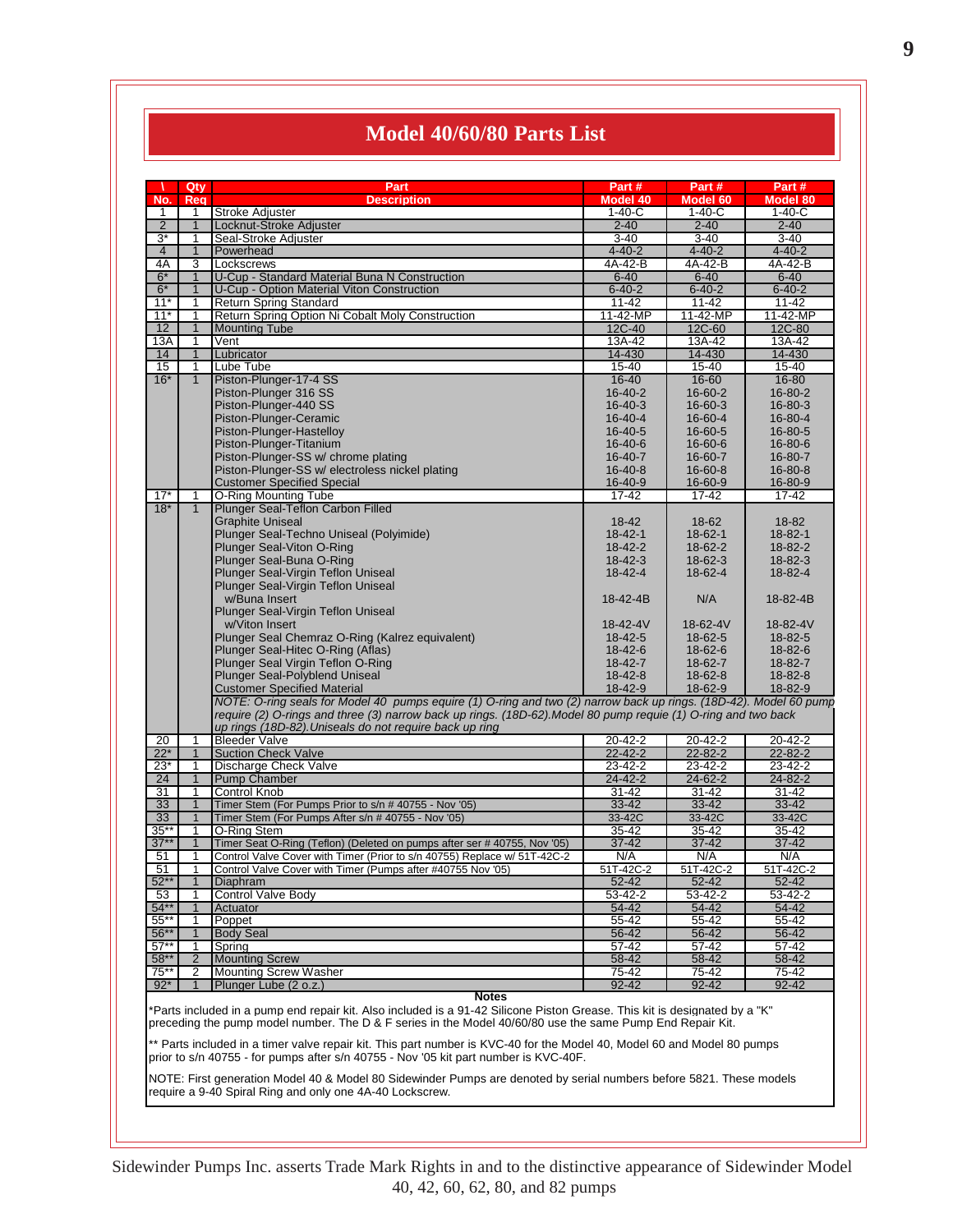![](_page_9_Figure_0.jpeg)

Sidewinder Pumps Inc. asserts Trade Mark Rights in and to the distinctive appearance of Sidewinder Model 40, 42, 60, 62, 80, and 82 pumps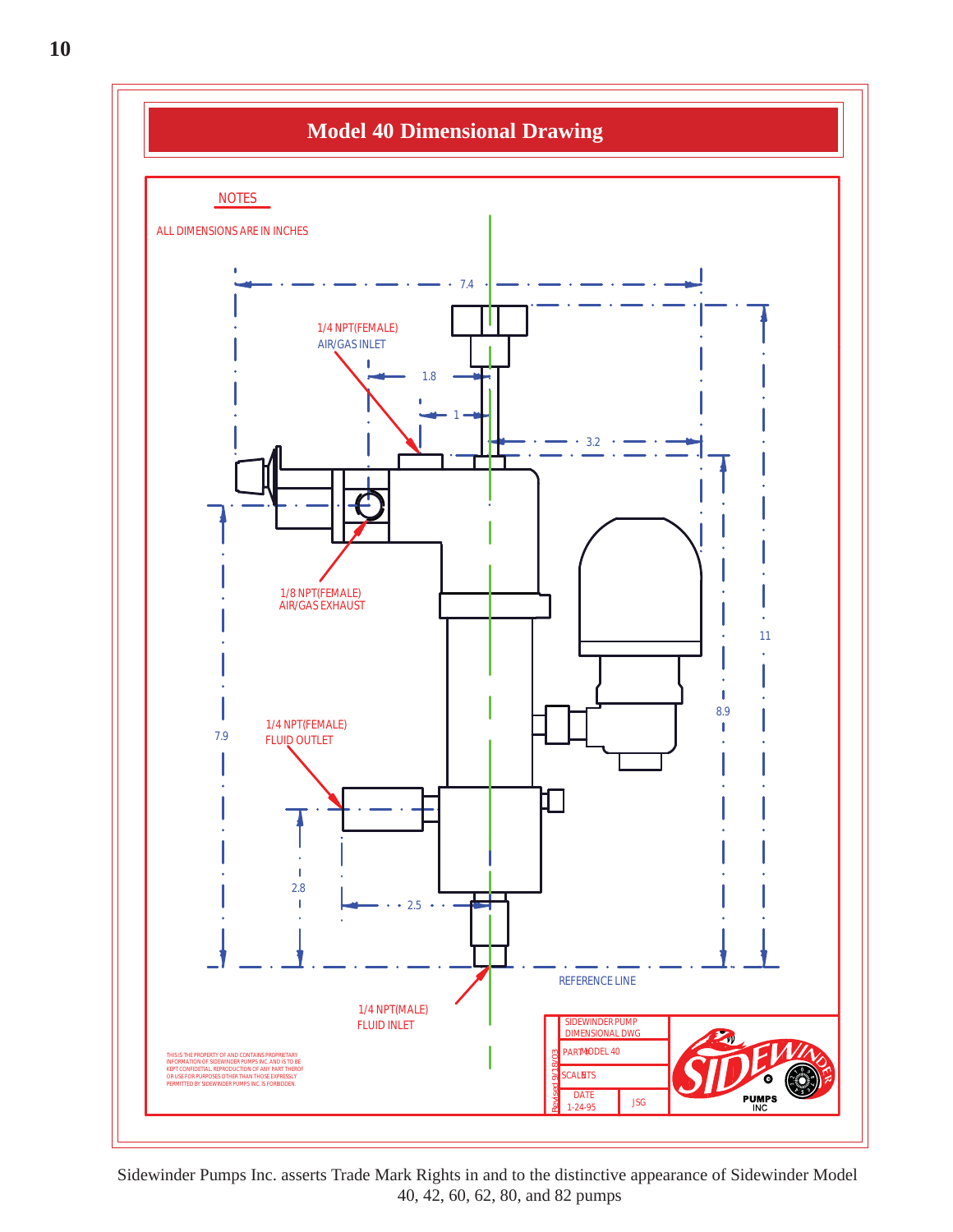![](_page_10_Figure_0.jpeg)

Sidewinder Pumps Inc. asserts Trade Mark Rights in and to the distinctive appearance of Sidewinder Model 40, 42, 60, 62, 80, and 82 pumps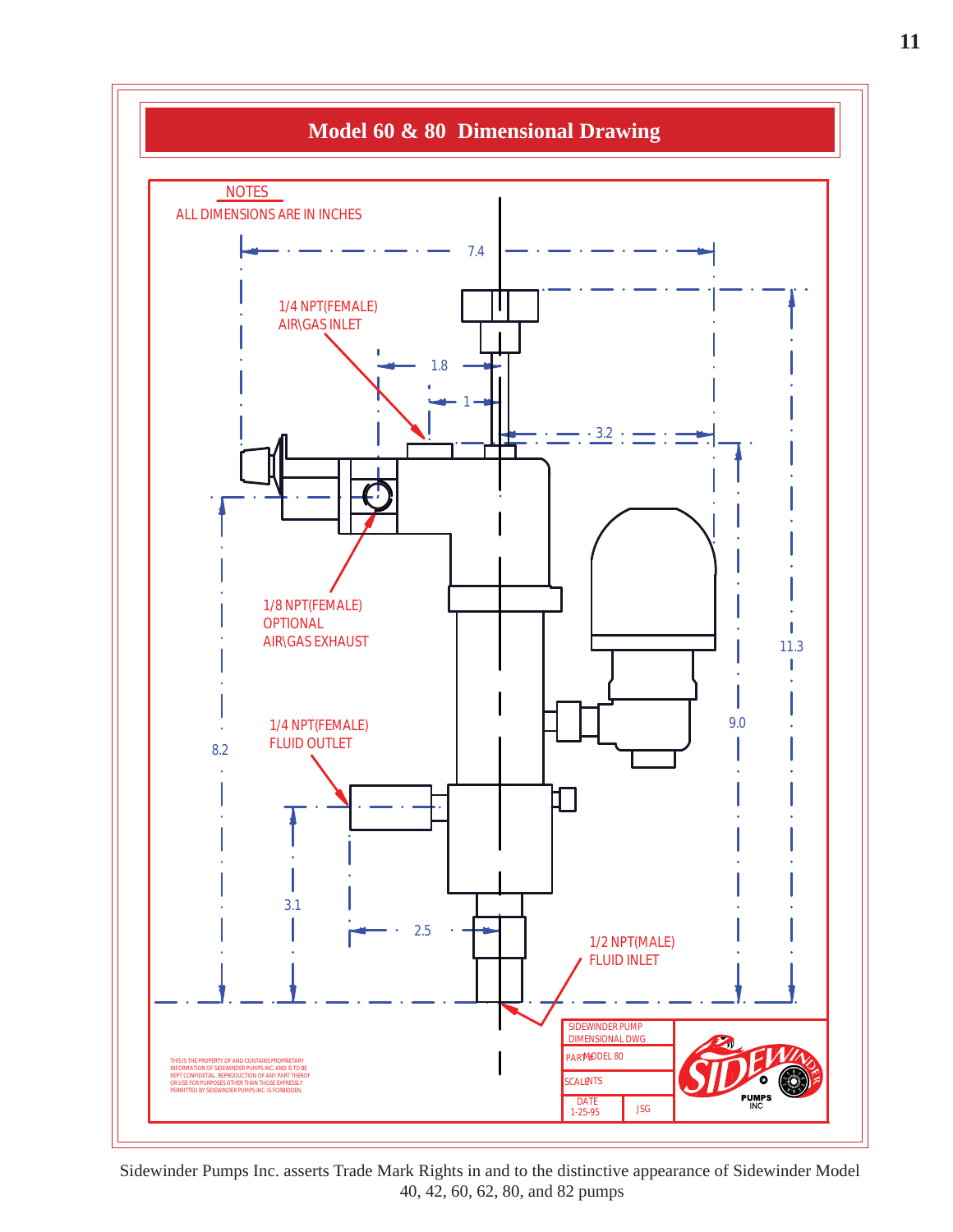![](_page_11_Figure_0.jpeg)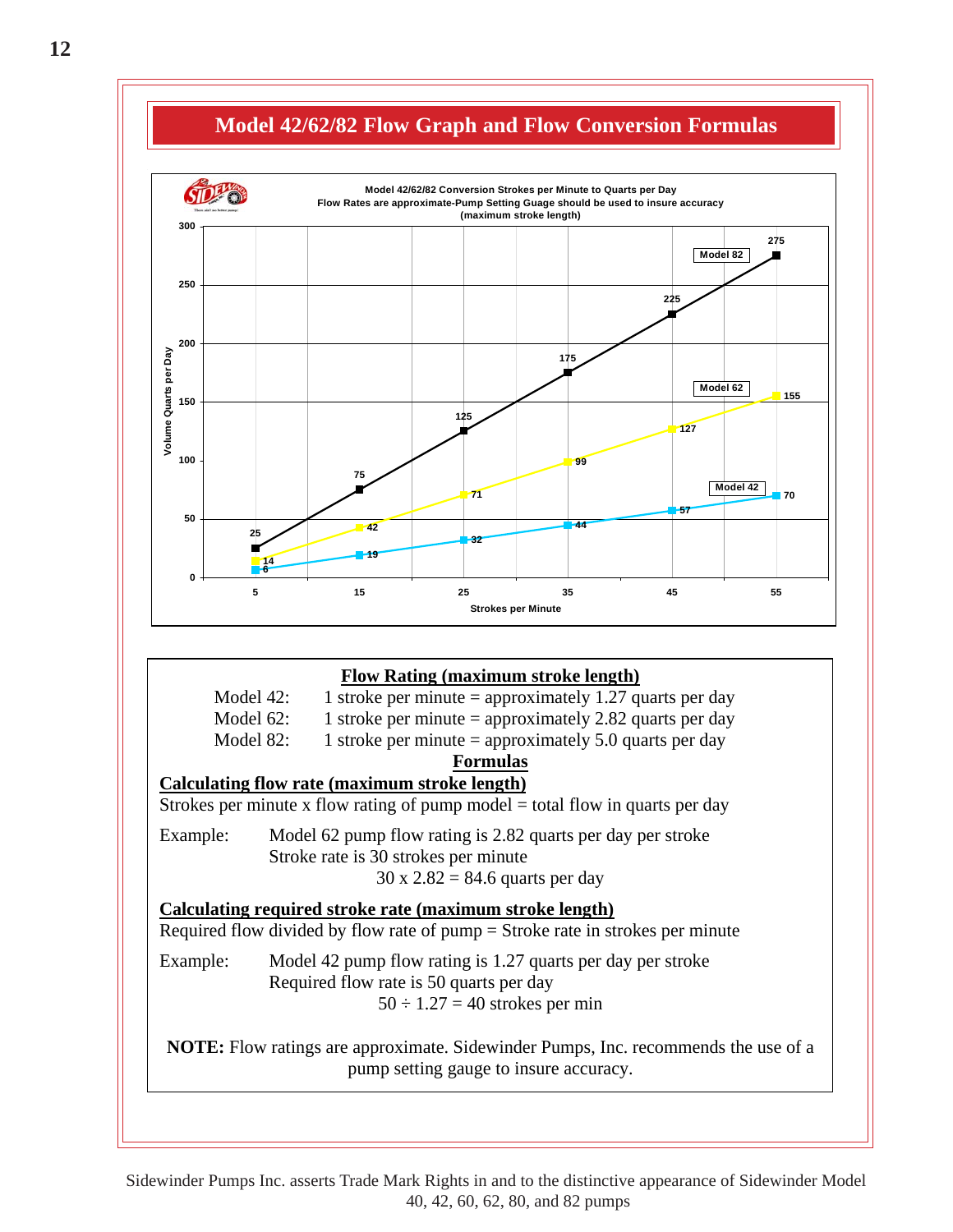![](_page_12_Figure_0.jpeg)

Sidewinder Pumps Inc. asserts Trade Mark Rights in and to the distinctive appearance of Sidewinder Model 40, 42, 60, 62, 80, and 82 pumps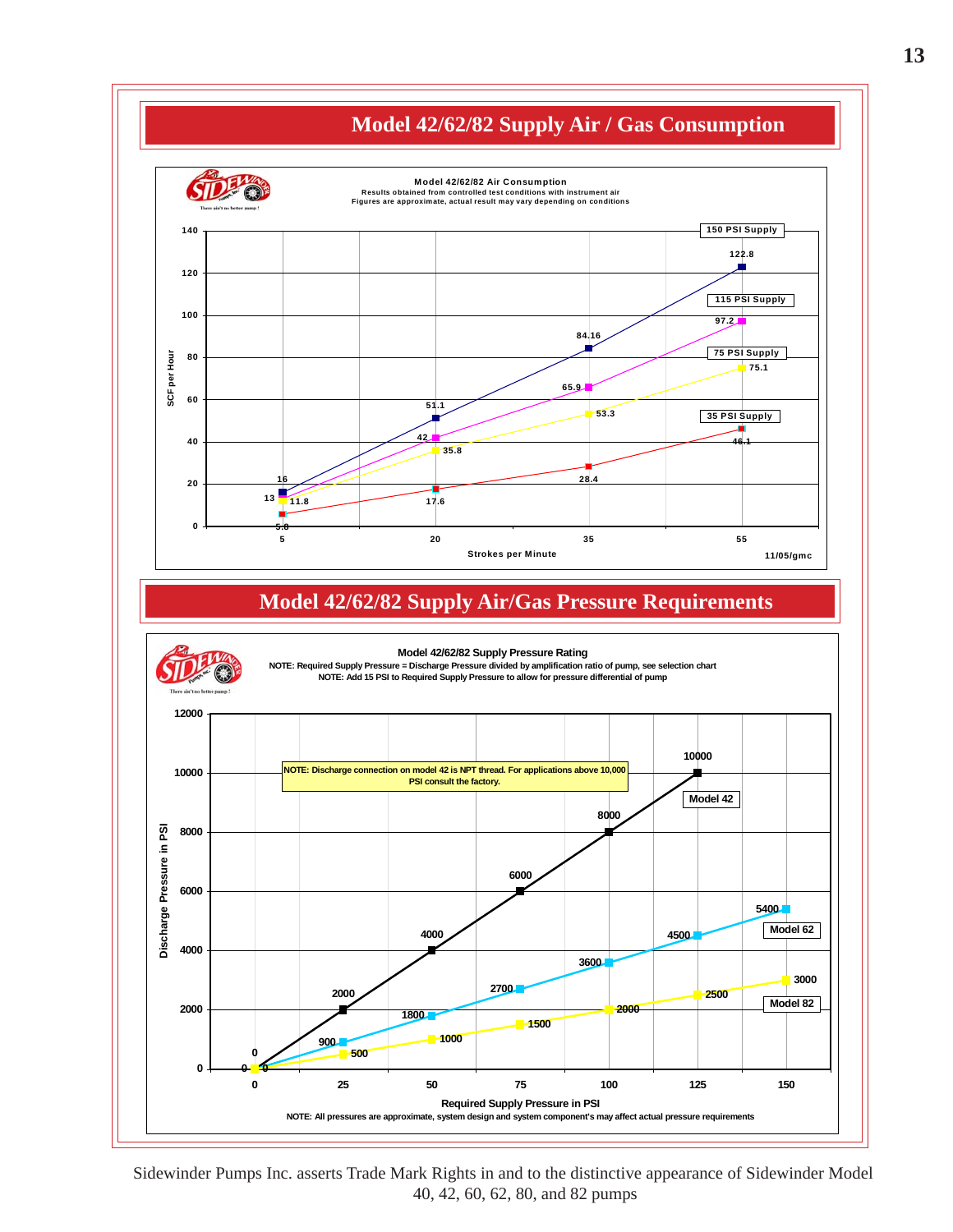![](_page_13_Figure_0.jpeg)

Sidewinder Pumps Inc. asserts Trade Mark Rights in and to the distinctive appearance of Sidewinder Model 40, 42, 60, 62, 80, and 82 pumps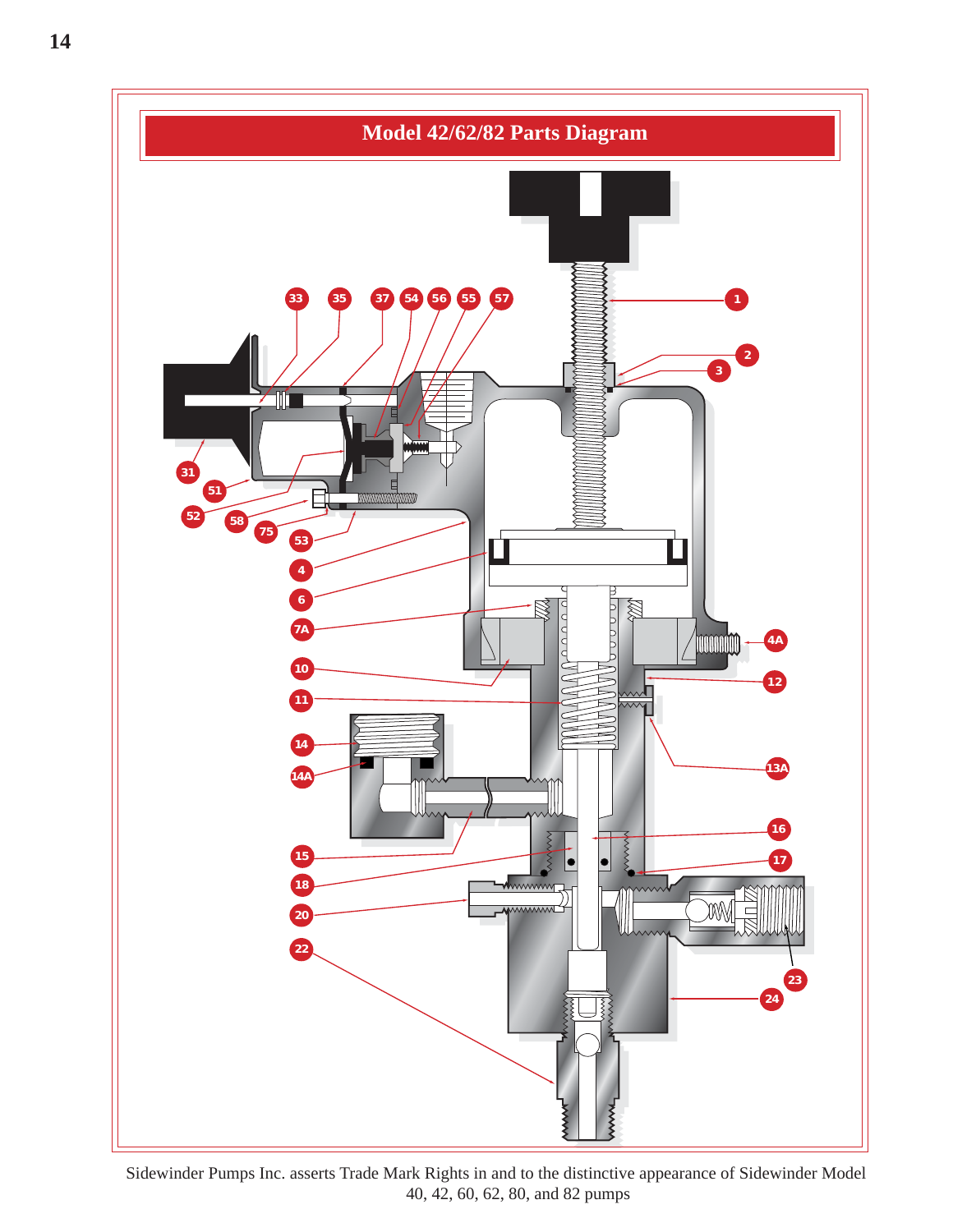### **Model 42/62/82 Parts List**

| ltem                    | Qty               | Part                                                                                                                                                                                                                                               | <b>Part Number</b>       |                            |                        |
|-------------------------|-------------------|----------------------------------------------------------------------------------------------------------------------------------------------------------------------------------------------------------------------------------------------------|--------------------------|----------------------------|------------------------|
| No.                     | Req               | <b>Description</b>                                                                                                                                                                                                                                 | <b>Model 42</b>          | Model 62                   | <b>Model 82</b>        |
| $\mathbf{1}$            | $\mathbf{1}$      | <b>Stroke Adiuster</b>                                                                                                                                                                                                                             | $1 - 42 - B$             | $1 - 42 - B$               | $1 - 42 - B$           |
| $\overline{2}$          | $\mathbf{1}$      | Locknut-Stroke Adjuster                                                                                                                                                                                                                            | $2 - 42$                 | $2 - 42$                   | $2 - 42$               |
| $3^*$<br>$\overline{4}$ | 1<br>$\mathbf{1}$ | Seal-Stroke Adjuster<br>Powerhead                                                                                                                                                                                                                  | $3-42$<br>$4 - 42 - 2$   | $3 - 42$<br>$4 - 42 - 2$   | 3-42<br>$4 - 42 - 2$   |
| 4A                      | 3                 | Lockscrews                                                                                                                                                                                                                                         | 4A-42-B                  | 4A-42-B                    | 4A-42-B                |
| $6*$                    | $\mathbf{1}$      | <b>U-Cup Standard Buna N Consctruction</b>                                                                                                                                                                                                         | $6 - 42$                 | $6 - 42$                   | $6 - 42$               |
| $6*$                    | $\mathbf{1}$      | <b>U-Cup Option Viton Construction</b>                                                                                                                                                                                                             | $6 - 42 - 2$             | $6 - 42 - 2$               | $6 - 42 - 2$           |
| 7A                      | 1                 | <b>Mounting Tube Locknut</b>                                                                                                                                                                                                                       | 7A-42                    | 7A-42                      | $7A-42$                |
| 10<br>$11*$             | $\mathbf{1}$<br>1 | 303 SS Mounting Flange<br><b>Return Spring</b>                                                                                                                                                                                                     | $10-42 - B$<br>$11 - 42$ | $10 - 42 - B$<br>$11 - 42$ | $10 - 42 - B$<br>11-42 |
| $11*$                   | 1                 | Return Spring Option Ni Cobalt Moly Construction                                                                                                                                                                                                   | 11-42-MP                 | 11-42-MP                   | 11-42-MP               |
| 12                      | $\overline{1}$    | <b>Mounting Tube</b>                                                                                                                                                                                                                               | 12C-42                   | 12C-62                     | 12C-82                 |
| 13A                     | 1                 | Vent                                                                                                                                                                                                                                               | 13A-42                   | 13A-42                     | 13A-42                 |
| 14                      | $\mathbf{1}$      | Lubricator                                                                                                                                                                                                                                         | $14 - 42$                | $14 - 42$                  | $14 - 42$              |
| $14A*$<br>15            | 1<br>$\mathbf{1}$ | Lube Body O-Ring<br>Lube Tube                                                                                                                                                                                                                      | 14A-42<br>$15 - 42$      | 14A-42<br>$15 - 42$        | 14A-42<br>$15 - 42$    |
| $16*$                   | 1                 | Piston-Plunger-17-4 SS                                                                                                                                                                                                                             | 16-42                    | 16-62                      | 16-82                  |
|                         |                   | Piston-Plunger 316 SS                                                                                                                                                                                                                              | 16-42-2                  | 16-62-2                    | 16-82-2                |
|                         |                   | Piston-Plunger-440 SS                                                                                                                                                                                                                              | 16-42-3                  | 16-62-3                    | 16-82-3                |
|                         |                   | Piston-Plunger-Ceramic                                                                                                                                                                                                                             | 16-42-4                  | 16-62-4                    | 16-82-4                |
|                         |                   | Piston-Plunger-Hastelloy<br>Piston-Plunger-Titanium                                                                                                                                                                                                | 16-42-5<br>16-42-6       | 16-62-5<br>16-62-6         | 16-82-5<br>16-82-6     |
|                         |                   | Piston-Plunger-SS w/ chrome plating                                                                                                                                                                                                                | 16-42-7                  | 16-62-7                    | 16-82-7                |
|                         |                   | Piston-Plunger- SS w// electroless nickel plating                                                                                                                                                                                                  | 16-42-8                  | 16-62-8                    | 16-82-8                |
|                         |                   | <b>Customer Specified Special</b>                                                                                                                                                                                                                  | 16-42-9                  | 16-62-9                    | 16-82-9                |
| $17*$                   | $\mathbf{1}$      | <b>O-Ring Mounting Tube</b>                                                                                                                                                                                                                        | $17 - 42$                | $17 - 42$                  | $17 - 42$              |
| $18*$                   | $\mathbf{1}$      | Plunger Seal-Teflon Carbon Filled                                                                                                                                                                                                                  |                          |                            |                        |
|                         |                   | Graphite Uniseal<br>Plunger Seal-Techno Uniseal                                                                                                                                                                                                    | 18-42<br>$18 - 42 - 1$   | 18-62<br>18-62-1           | 18-82<br>18-82-1       |
|                         |                   | Plunger Seal-Viton O-Ring                                                                                                                                                                                                                          | 18-42-2                  | 18-62-2                    | 18-82-2                |
|                         |                   | Plunger Seal-Buna O-Ring                                                                                                                                                                                                                           | $18 - 42 - 3$            | $18 - 62 - 3$              | 18-82-3                |
|                         |                   | Plunger Seal-Virgin Teflon Uniseal                                                                                                                                                                                                                 | 18-42-4                  | 18-62-4                    | 18-82-4                |
|                         |                   | Plunger Seal-Virgin Teflon Uniseal                                                                                                                                                                                                                 |                          |                            |                        |
|                         |                   | w/Buna Insert                                                                                                                                                                                                                                      | 18-42-4B                 | N/A                        | 18-82-4B               |
|                         |                   | Plunger Seal-Virgin Teflon Uniseal                                                                                                                                                                                                                 |                          |                            |                        |
|                         |                   | w/Viton Insert<br>Plunger Seal Chemraz O-Ring                                                                                                                                                                                                      | 18-42-4V<br>18-42-5      | N/A<br>18-62-5             | 18-82-4V<br>18-82-5    |
|                         |                   | Plunger Seal-Hitec O-Ring                                                                                                                                                                                                                          | 18-42-6                  | 18-62-6                    | 18-82-6                |
|                         |                   | Plunger Seal Virgin Teflon O-Ring                                                                                                                                                                                                                  | 18-42-7                  | N/A                        | 18-82-7                |
|                         |                   | Plunger Seal-Polyblend Uniseal                                                                                                                                                                                                                     | 18-42-8                  | $18-62-8$                  | 18-82-8                |
|                         |                   | <b>Customer Specified Material</b>                                                                                                                                                                                                                 | 18-42-9                  | 18-62-9                    | 18-82-9                |
|                         |                   | NOTE: O-ring seals for Model 42 pumps equire (1) O-ring and two (2) narrow back up rings. (18D-42). Model 62 pumps<br>require (2) O-rings and three (3) narrow back up rings. (18D-62) Model 82 pump requie (1) O-ring and two back                |                          |                            |                        |
|                         |                   | up rings (18D-82). Uniseals do not require back up ring                                                                                                                                                                                            |                          |                            |                        |
| 20                      | $\overline{1}$    | <b>Bleeder Valve</b>                                                                                                                                                                                                                               | $20 - 42 - 2$            | $20 - 42 - 2$              | $20 - 42 - 2$          |
| $22*$                   | 1                 | <b>Suction Check Valve</b>                                                                                                                                                                                                                         | $22 - 42 - 2$            | $22 - 82 - 2$              | $22 - 82 - 2$          |
| $23*$                   | $\mathbf{1}$      | <b>Discharge Check Valve</b>                                                                                                                                                                                                                       | $23 - 42 - 2$            | $23 - 42 - 2$              | $23 - 42 - 2$          |
| 24                      | 1                 | Pump Chamber                                                                                                                                                                                                                                       | 24-42-2                  | 24-62-2                    | 24-82-2                |
| 31<br>33                | $\mathbf{1}$<br>1 | <b>Control Knob</b><br>Timer Stem (For Pumps Prior to s/n # 40755 - Nov '05)                                                                                                                                                                       | $31 - 42$<br>33-42       | $31 - 42$<br>$33 - 42$     | $31 - 42$<br>$33 - 42$ |
| 33                      | 1                 | Timer Stem (For Pumps After s/n # 40755 - Nov '05)                                                                                                                                                                                                 | 33-42C                   | 33-42C                     | 33-42C                 |
| $35***$                 | $\mathbf{1}$      | <b>O-Ring Stem</b>                                                                                                                                                                                                                                 | 35-42                    | $35 - 42$                  | 35-42                  |
| 37**                    | 1                 | Timer Seat O-Ring (Teflon) (Deleted on pumps after ser #40755, Nov '05)                                                                                                                                                                            | 37-42                    | 37-42                      | 37-42                  |
| 51                      |                   | Control Valve Cover with Timer (Prior to s/n 40755) Replace w/ 51T-42C-2                                                                                                                                                                           | N/A                      | N/A                        | N/A                    |
| 51<br>$52**$            | $\mathbf{1}$<br>1 | Control Valve Cover with Timer (Pumps after #40755 Nov '05)<br>Diaphram                                                                                                                                                                            | 51T-42C-2<br>52-42       | 51T-42C-2                  | 51T-42C-2<br>52-42     |
| 53                      | 1                 | <b>Control Valve Body</b>                                                                                                                                                                                                                          | 53-42-2                  | 52-42<br>$53 - 42 - 2$     | 53-42-2                |
| $54**$                  | 1                 | Actuator                                                                                                                                                                                                                                           | 54-42                    | 54-42                      | 54-42                  |
| $55***$                 | $\mathbf{1}$      | Poppet                                                                                                                                                                                                                                             | 55-42                    | 55-42                      | 55-42                  |
| $56^{**}$               | 1                 | <b>Body Seal</b>                                                                                                                                                                                                                                   | 56-42                    | 56-42                      | 56-42                  |
| $57**$                  | $\mathbf{1}$      | Spring                                                                                                                                                                                                                                             | 57-42                    | 57-42                      | 57-42                  |
| 58**<br>$75***$         | 2<br>2            | <b>Mounting Screw</b><br><b>Mounting Screw Washer</b>                                                                                                                                                                                              | 58-42<br>75-42           | 58-42<br>75-42             | 58-42<br>75-42         |
| $92*$                   | 1                 | Plunger Lube (2 o.z.)                                                                                                                                                                                                                              | 92-42                    | 92-42                      | 92-42                  |
|                         |                   | "Parts included in a pump end repair kit. Also included is a 91-42 Silicone Piston Grease. This kit is designated by a "K" preceding<br>preceding the pump model number. The B & C series in the Model 42/62/82 uses the same pump end repair kit. |                          |                            |                        |
|                         |                   | ** Parts included in a timer valve repair kit. This part number is KVC-40 for the Model 42, Model 62 and Model 82 pump prior to s/n<br>40755 - for pumps after s/n 40755 - Nov '05 kit part number is KVC-40F.                                     |                          |                            |                        |
|                         |                   | NOTE: First generation Model 42 & Model 82 Sidewinder Pumps are denoted by serial numbers before 7935. These models require<br>9-40 Spiral Ring and only one 4A-40 Lockscrew                                                                       |                          |                            |                        |

Sidewinder Pumps Inc. asserts Trade Mark Rights in and to the distinctive appearance of Sidewinder Model 40, 42, 60, 62, 80, and 82 pumps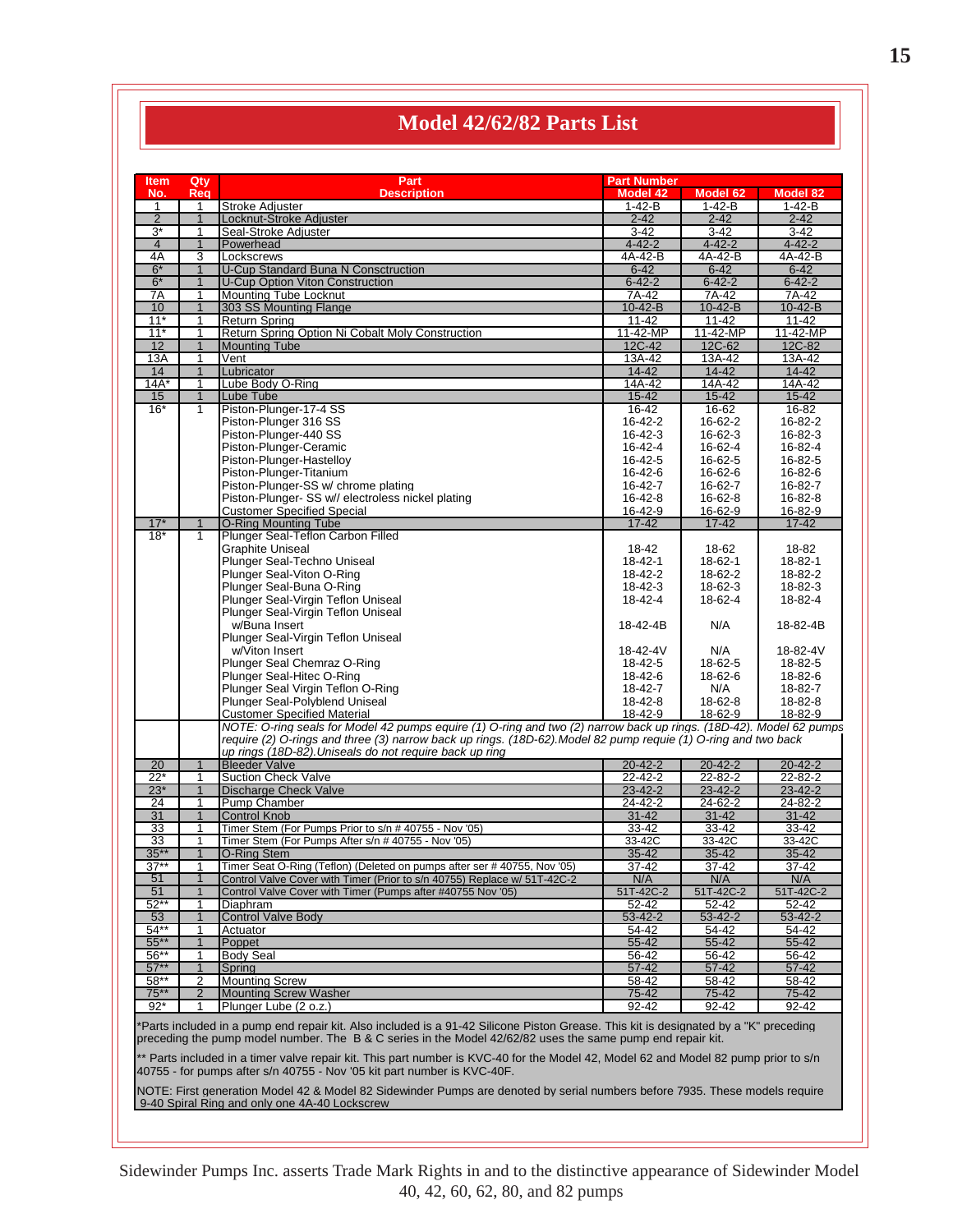![](_page_15_Figure_0.jpeg)

Sidewinder Pumps Inc. asserts Trade Mark Rights in and to the distinctive appearance of Sidewinder Model 40, 42, 60, 62, 80, and 82 pumps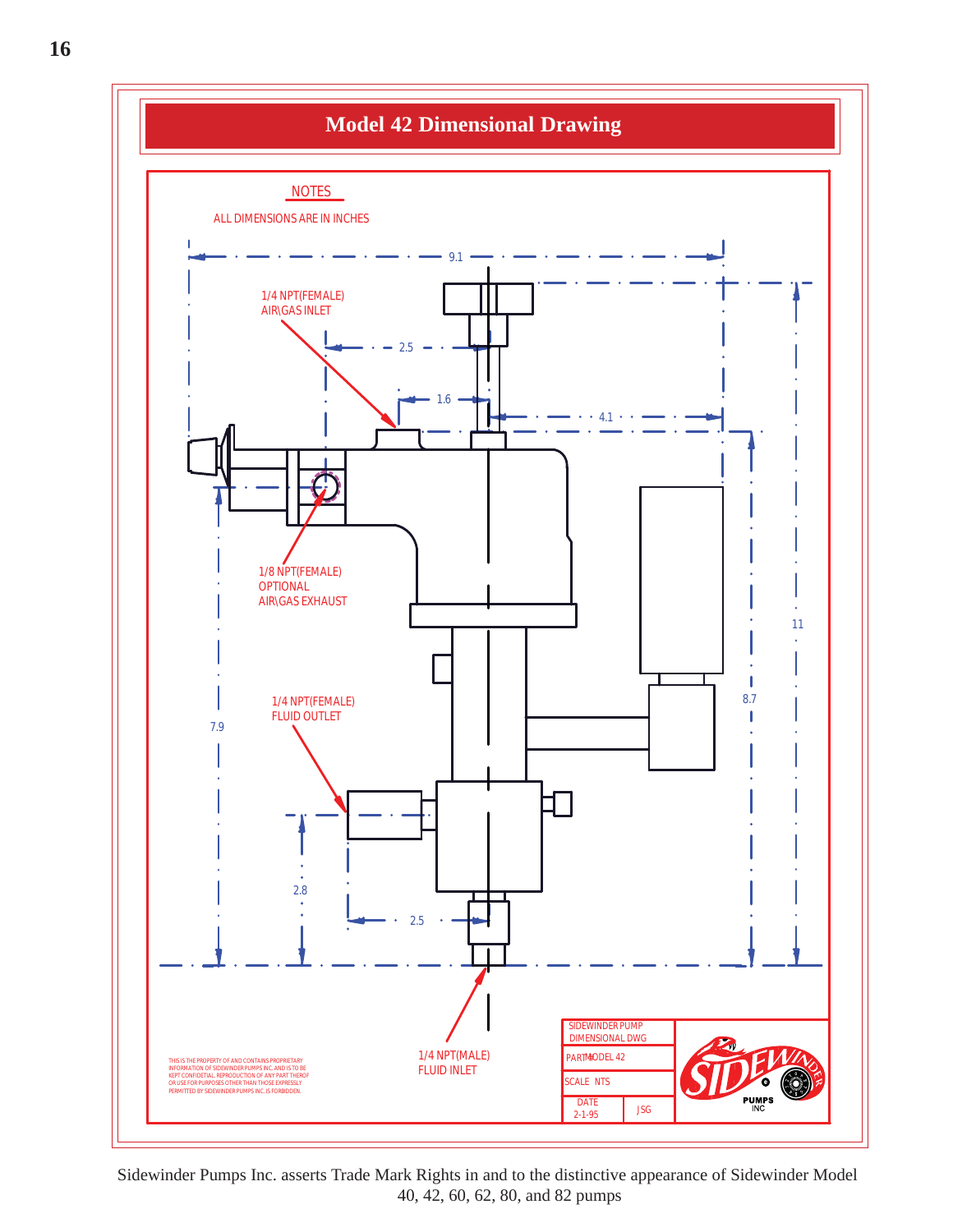![](_page_16_Figure_0.jpeg)

Sidewinder Pumps Inc. asserts Trade Mark Rights in and to the distinctive appearance of Sidewinder Model 40, 42, 60, 62, 80, and 82 pumps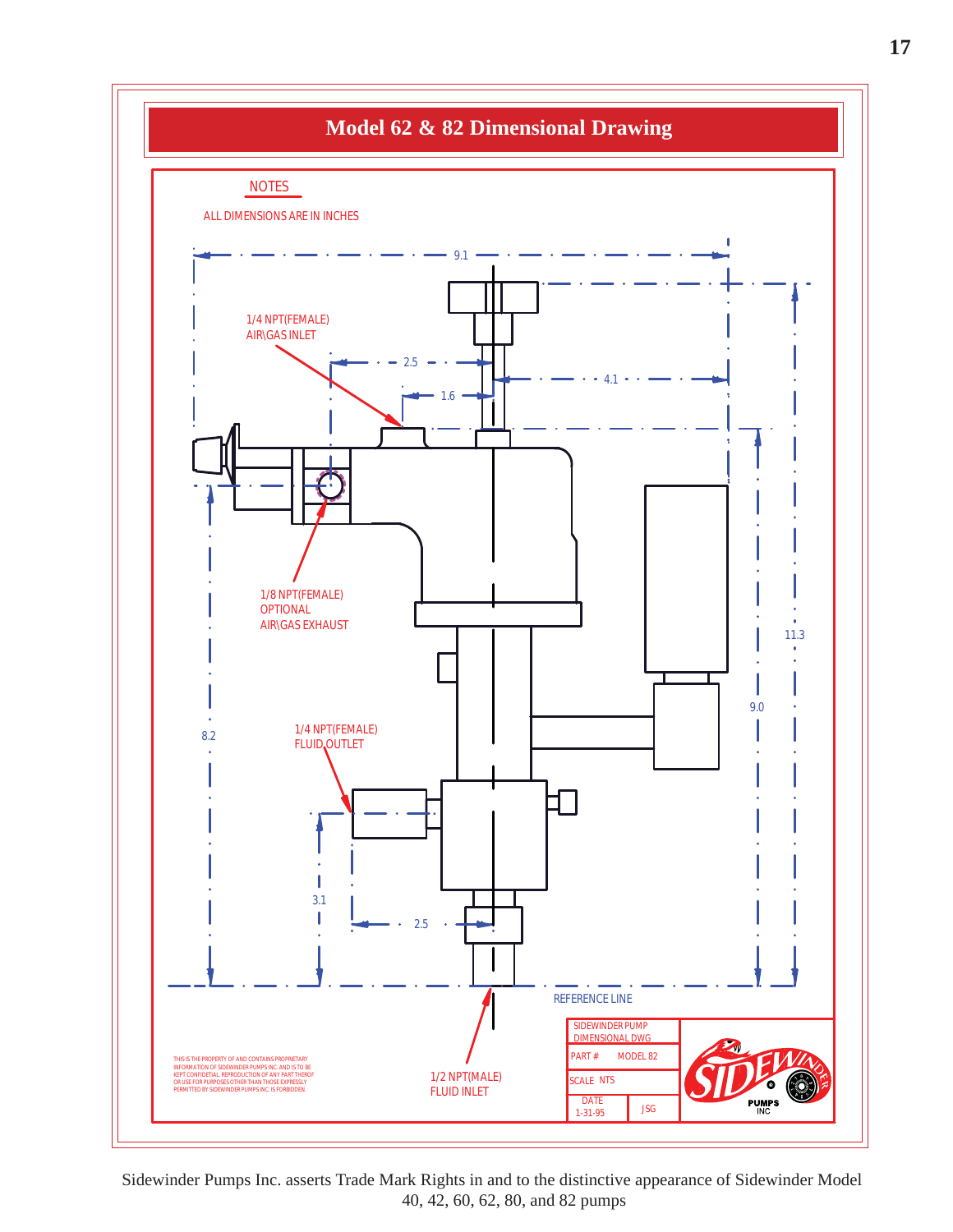![](_page_17_Figure_0.jpeg)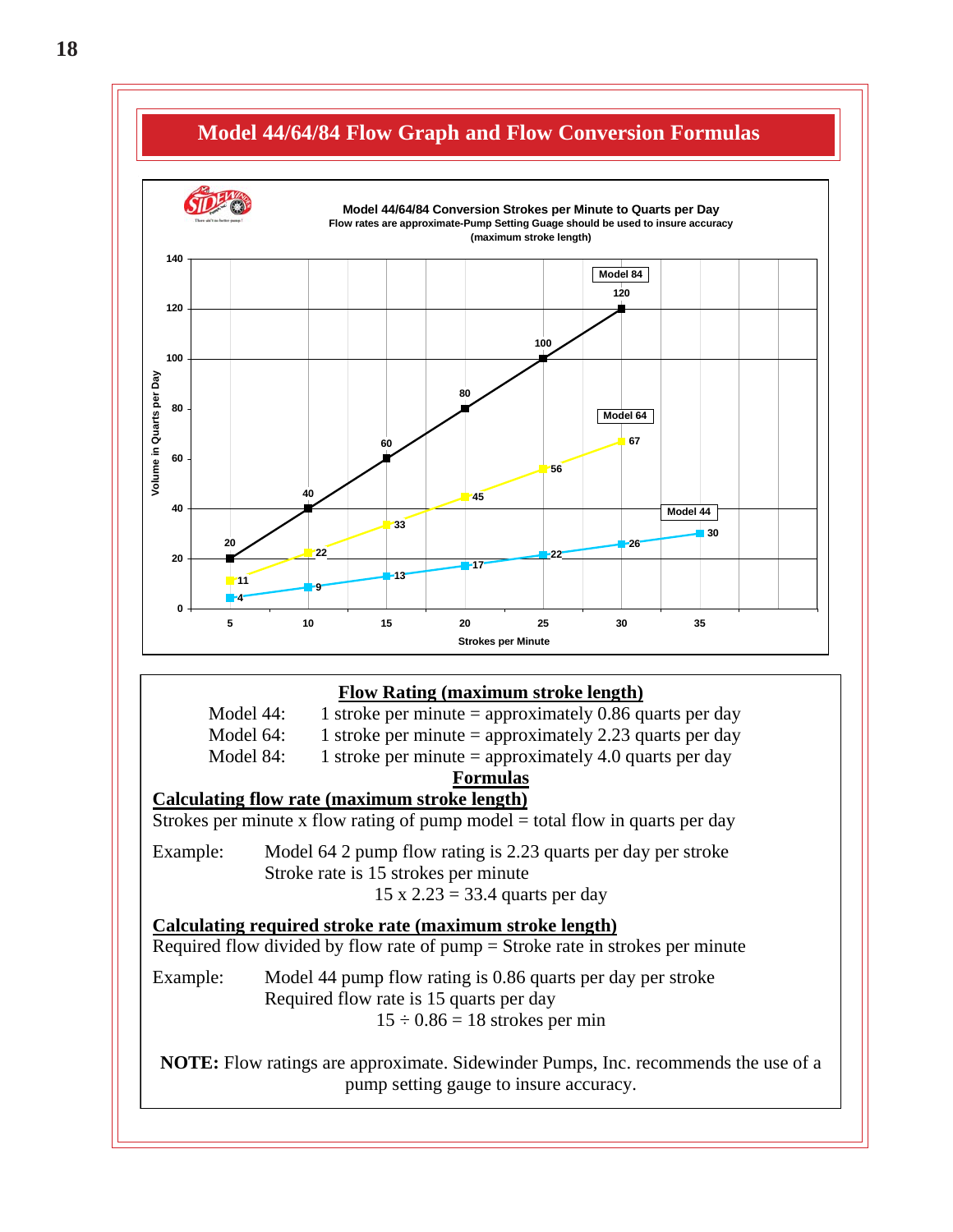![](_page_18_Figure_0.jpeg)

### **Model 44/64/84/164 Supply Pressure Requirement**

![](_page_18_Picture_2.jpeg)

**Model 44/64/84/164 Supply Pressure Rating**

**NOTE: Required Supply Pressure = Discharge Pressure divided by amplification ratio of pump, see selection chart NOTE: Add 10 PSI to Required Supply Pressure to allow for pressure differential of pump** 

![](_page_18_Figure_5.jpeg)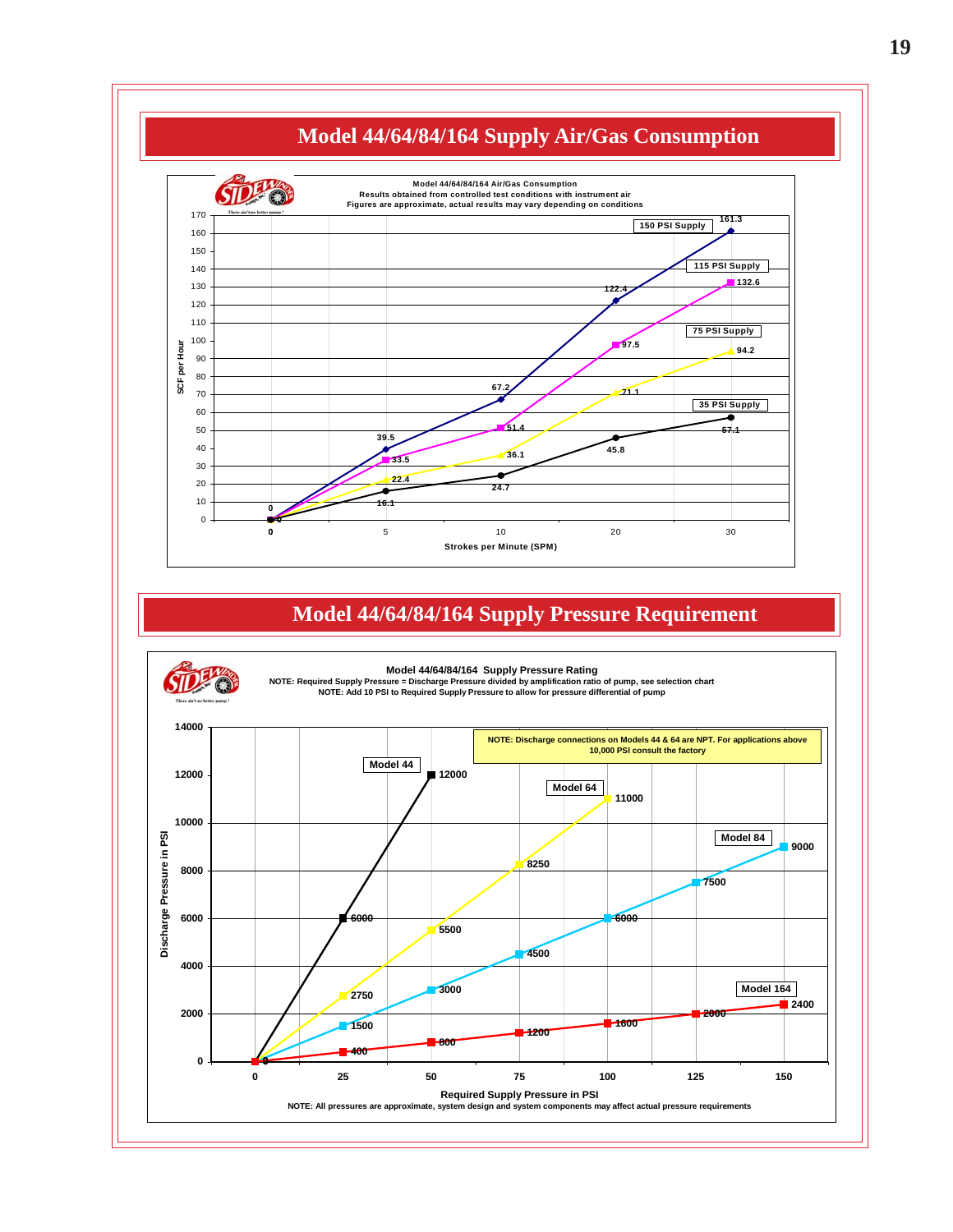![](_page_19_Figure_0.jpeg)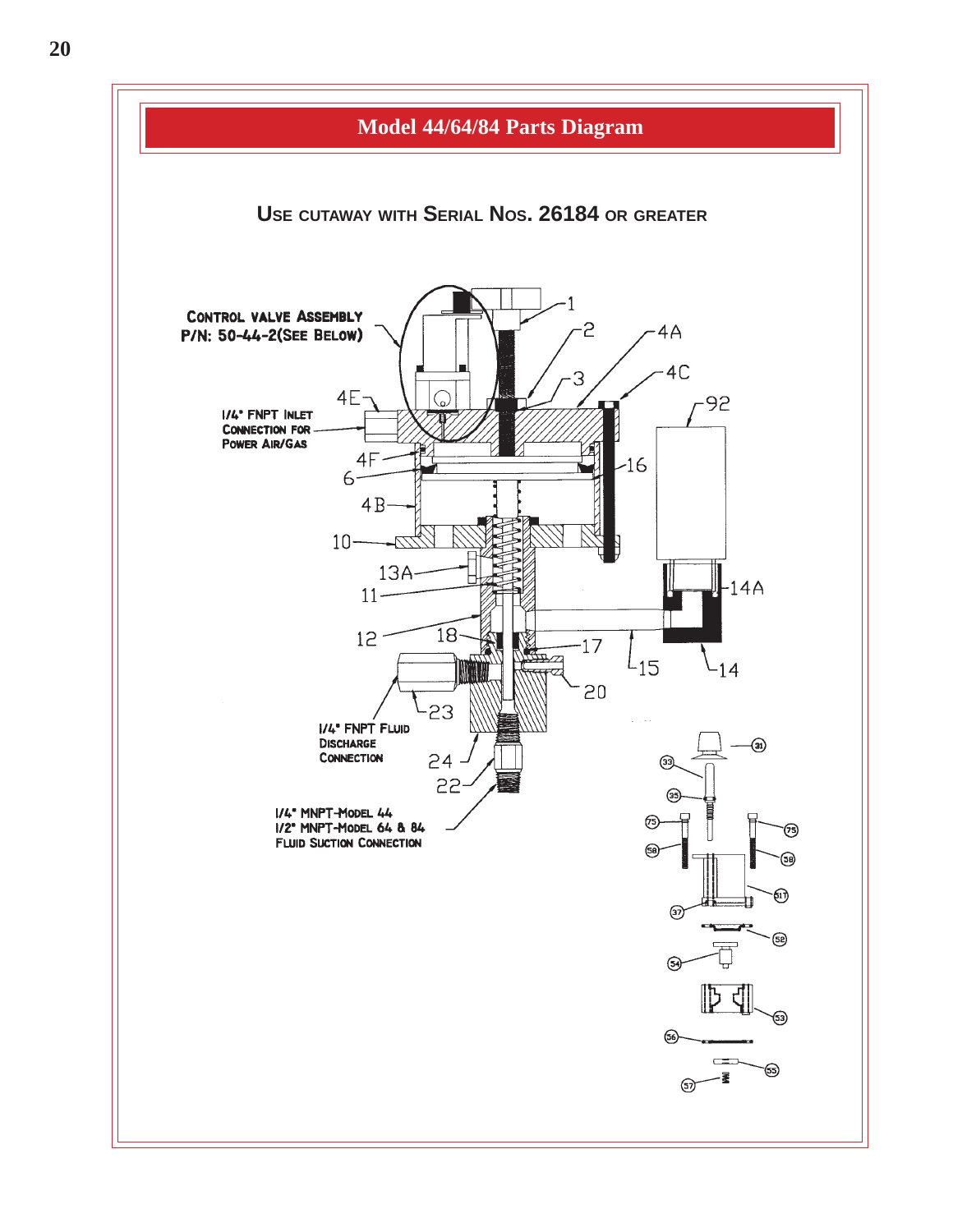### **Model 44/64/84 Parts List**

Use this parts list with Serial No.'s 26184 & greater.

| Item #         | <b>Qty ReQ</b>  | <b>Part Description</b>                                                                                                                                     | Model 44      | Model 64                          | Model 84      |
|----------------|-----------------|-------------------------------------------------------------------------------------------------------------------------------------------------------------|---------------|-----------------------------------|---------------|
| 1              | 1               | <b>Stroke Adjuster</b>                                                                                                                                      | $1 - 42$      | $1 - 42$                          | $1 - 42$      |
| $\overline{2}$ | $\mathbf{1}$    | Locknut-Stroke Adjuster                                                                                                                                     | $2 - 42$      | $2 - 42$                          | $2 - 42$      |
| $3^*$          | 1               | Seal-Stroke Adjuster                                                                                                                                        | $3 - 42$      | $3 - 42$                          | $3 - 42$      |
| 4A             | $\mathbf{1}$    | 4.00" Powerhead Cap                                                                                                                                         | 4A-44-2       | 4A-44-2                           | 4A-44-2       |
| 4B             | 1               | <b>Powerhead Cylinder</b>                                                                                                                                   | 4B-44-2       | 4B-44-2                           | 4B-44-2       |
| 4C             | $6\overline{6}$ | Powerhead Tie Bolt                                                                                                                                          | 4C-44-2       | 4C-44-2                           | 4C-44-2       |
| 4D             | 6               | Powerhead Tie Bolt Nut                                                                                                                                      | 4D-44-2       | 4D-44-2                           | 4D-44-2       |
| 4E             | $\mathbf{1}$    | Powerhead Inlet Connector Fitting                                                                                                                           | 4E-44-2       | 4E-44-22                          | 4E-44-2       |
| 4F*            | 1               | Powerhead Cap O-Ring                                                                                                                                        | 4F-44         | 4F-44                             | 4F-44         |
| $6*$           | $\mathbf{1}$    | U-Cup Standard Buna N Material of Construction                                                                                                              | $6 - 44$      | $6 - 44$                          | $6 - 44$      |
| $6*$           | 1               | U-Cup Option Viton Material of Construction                                                                                                                 | $6 - 44 - 2$  | $6 - 44 - 2$                      | $6 - 44 - 2$  |
| 7A             | 1               | <b>Mounting Tube Locknut</b>                                                                                                                                | 7A-42         | 7A-42                             | 7A-42         |
| 10             | $\mathbf{1}$    | <b>Mounting Flange</b>                                                                                                                                      | $10 - 44 - B$ | $10 - 44 - B$                     | $10 - 44 - B$ |
| $11*$          | 1               | <b>Return Spring</b>                                                                                                                                        | $11 - 44$     | $11 - 44$                         | $11 - 44$     |
| 12             | $\overline{1}$  | <b>Mounting Tube</b>                                                                                                                                        | 12C-42        | 12C-62                            | 12C-82        |
|                |                 | Vent                                                                                                                                                        | 13A-42        | 13A-42                            | 13A-42        |
| 13A            | 1               |                                                                                                                                                             | $14 - 42$     | 14-42                             | $14 - 42$     |
| 14             | $\mathbf{1}$    | Lube Body                                                                                                                                                   |               |                                   |               |
| $14A*$         | 1               | Lube Body O-Ring                                                                                                                                            | 14A-42        | 14A-42                            | 14A-42        |
| 15             | $\mathbf{1}$    | Lube Tube                                                                                                                                                   | $15 - 43$     | $15 - 43$                         | $15 - 43$     |
| $16*$          | 1               | Piston-Plunger Assembly                                                                                                                                     |               |                                   |               |
|                |                 | 17-4 ph Stainless Steel                                                                                                                                     | 16-44         | 16-64                             | 16-84         |
|                |                 | 316 Stainless Steel                                                                                                                                         | 16-44-2       | 16-64-2                           | 16-84-2       |
|                |                 | 440 'C' Stainless Steel                                                                                                                                     | 16-44-3       | 16-64-3                           | 16-84-3       |
|                |                 | Ceramic                                                                                                                                                     | 16-44-4       | 16-64-4                           | 16-84-4       |
|                |                 | Hastelloy                                                                                                                                                   | 16-44-5       | 16-64-5                           | 16-84-5       |
|                |                 | Titanium                                                                                                                                                    | 16-44-6       | 16-64-6                           | 16-84-6       |
|                |                 | Stainless Steel w/ Chrome Plating                                                                                                                           | 16-44-7       | 16-44-7                           | 16-44-7       |
|                |                 | Stainless Steel w/ Electroless Nickel Plating                                                                                                               | 16-44-8       | 16-64-8                           | 16-84-8       |
|                |                 | Customer Specified Special (Consult Factory)                                                                                                                | 16-44-9       | 16-64-9                           | 16-84-9       |
| $17*$          | $\mathbf{1}$    | <b>Mounting Tube O-Ring</b>                                                                                                                                 | $17 - 42$     | $17 - 42$                         | $17 - 42$     |
| $18*$          | 1               | Plunger Seal                                                                                                                                                |               |                                   |               |
|                |                 | <b>Teflon Graphite Uniseal</b>                                                                                                                              | 18-42         | 18-62                             | 18-82         |
|                |                 | Techno Uniseal                                                                                                                                              | 18-42-1       | 18-62-1                           | 18-82-1       |
|                |                 | Viton O-Ring                                                                                                                                                | 18-42-2       | 18-62-2                           | 18-82-2       |
|                |                 | Buna-N O-ring                                                                                                                                               | 18-42-3       | 18-62-3                           | 18-82-3       |
|                |                 | Virgin Teflon Uniseal                                                                                                                                       | 18-42-4       | 18-62-4                           | 18-82-4       |
|                |                 | Virgin Teflon Uniseal with Viton O-Ring Insert                                                                                                              | 18-42-4V      | N/A                               | 18-82-4V      |
|                |                 | Virgin Teflon Uniseal with Buna-N O-Ring Insert                                                                                                             | 18-42-4B      | N/A                               | 18-82-4V      |
|                |                 | Chemraz O-Ring                                                                                                                                              | 18-42-5       | 18-62-5                           | 18-82-5       |
|                |                 | Hitec O-Ring                                                                                                                                                | 18-42-6       | 18-62-6                           | 18-82-6       |
|                |                 | Virgin Teflon O-Ring                                                                                                                                        | 18-42-7       | N/A                               | 18-82-7       |
|                |                 | Polyblend Uniseal                                                                                                                                           | 18-42-8       | 18-62-8                           | 18-82-8       |
|                |                 | Customer Specified Special (Consult Factory)                                                                                                                | 18-42-9       | 18-62-9                           | 18-82-9       |
| 20             | $\mathbf{1}$    | Bleeder Valve (316 SS)                                                                                                                                      | $20 - 42 - 2$ | $20 - 42 - 2$                     | $20 - 42 - 2$ |
| $22*$          | 1               | Suction Check Valve (316 SS)                                                                                                                                | $22 - 42 - 2$ | 22-82-2                           | $22 - 82 - 2$ |
| $23*$          | $\mathbf{1}$    | Discharge Check Valve (316 SS)                                                                                                                              | 23-42-2       | 23-42-2                           | $23 - 42 - 2$ |
| 24             | 1               | Fluid Pump Chamber (316 SS)                                                                                                                                 | $24 - 42 - 2$ | $24 - 62 - 2$                     | $24 - 82 - 2$ |
| 31             | $\overline{1}$  | Time Knob                                                                                                                                                   | $31 - 42$     | $31 - 42$                         | $31 - 42$     |
| 33             | 1               | Timer Stem (For Pumps Prior to s/n # 40755 - Nov '05)                                                                                                       | 33-42         | 33-42                             | 33-42         |
| 33             | 1               | Timer Stem (For Pumps After s/n # 40755 - Nov '05)                                                                                                          | 33-42C        | 33-42C                            | 33-42C        |
| $35***$        | $\overline{1}$  | <b>Timer Stem O-Ring</b>                                                                                                                                    | $35 - 42$     | $35 - 42$                         | $35 - 42$     |
| $37***$        |                 | Timer Seat O-Ring (Teflon) (Deleted on pumps after ser #40755, Nov '05)                                                                                     |               |                                   |               |
|                | $\mathbf 1$     | Control Valve Cover with Timer (Prior to s/n 40755) Replace w/ 51T-42C-2                                                                                    | 37-42<br>N/A  | 37-42<br>N/A                      | $37 - 42$     |
| 51             |                 |                                                                                                                                                             |               |                                   | N/A           |
|                | $\overline{1}$  | Control Valve Cover with Timer (Pumps after #40755 Nov '05)                                                                                                 |               | 51T-42C-2   51T-42C-2   51T-42C-2 |               |
| $52**$         | 1               | Control Valve Diaphragm                                                                                                                                     | 52-42         | 52-42                             | $52 - 42$     |
| 53             |                 | <b>Control Valve Body</b>                                                                                                                                   | 53-44-2       | 53-44-2                           | $53 - 44 - 2$ |
| $54**$         | 1               | <b>Control Valve Actuator</b>                                                                                                                               | $54 - 42$     | 54-42                             | $54 - 42$     |
| $55***$        | $\mathbf{1}$    | <b>Control Valve Poppet</b>                                                                                                                                 | $55 - 42$     | $55 - 42$                         | $55 - 42$     |
| $56**$         | 1               | <b>Control Valve Body Seal</b>                                                                                                                              | 56-42         | $56 - 42$                         | 56-42         |
| $57***$        | $\mathbf{1}$    | <b>Control Valve Spring</b>                                                                                                                                 | 57-42         | 57-42                             | 57-42         |
| $58**$         | 2               | <b>Control Valve Mounting Screw</b>                                                                                                                         | $58 - 42$     | $58 - 42$                         | 58-42         |
| $75***$        | $\overline{2}$  | <b>Control Valve Mounting Screw Locknut</b>                                                                                                                 | 75-42         | 75-42                             | 75-42         |
| $91*$          | 1               | Piston Grease (not shown)                                                                                                                                   | $91 - 42$     | $91 - 42$                         | $91 - 42$     |
| $92*$          | 1               | Plunger Lube (2 0z.)                                                                                                                                        | $92 - 42$     | $92 - 42$                         | $92 - 42$     |
|                |                 | <b>NOTES</b>                                                                                                                                                |               |                                   |               |
|                |                 | Parts included in a pump end repair kit. Also included is a 91-42 Silicon Piston Grease. This kit is designated by a "K"<br>preceding the pump model number |               |                                   |               |

\*\* Parts included in a timer valve repair kit. This part number is KVC-40 for the Model 44, Model 64 and Model 84 pump prior to s/n 40755 - for pumps after s/n 40755 - Nov '05 kit part number is KVC-40F

All O-ring seals require narrow back up rings. The Model 44 requires (2) each back up rings part number 18D-42; Model 64 requires (3) each back up rings part number 18D-62; Model 84 requires (2) each back up rings, part number 18D-82. Uniseals do not require back up rings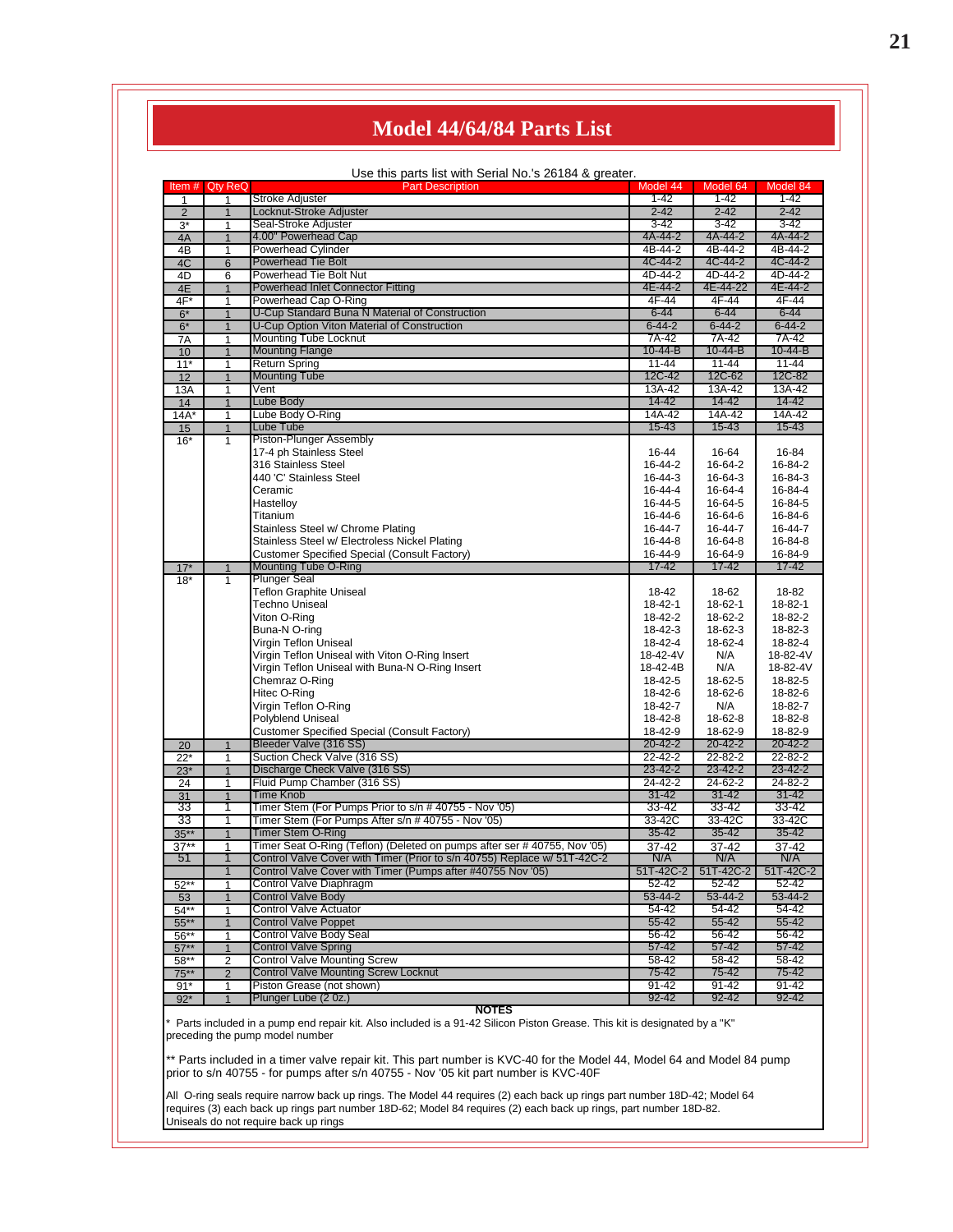![](_page_21_Figure_0.jpeg)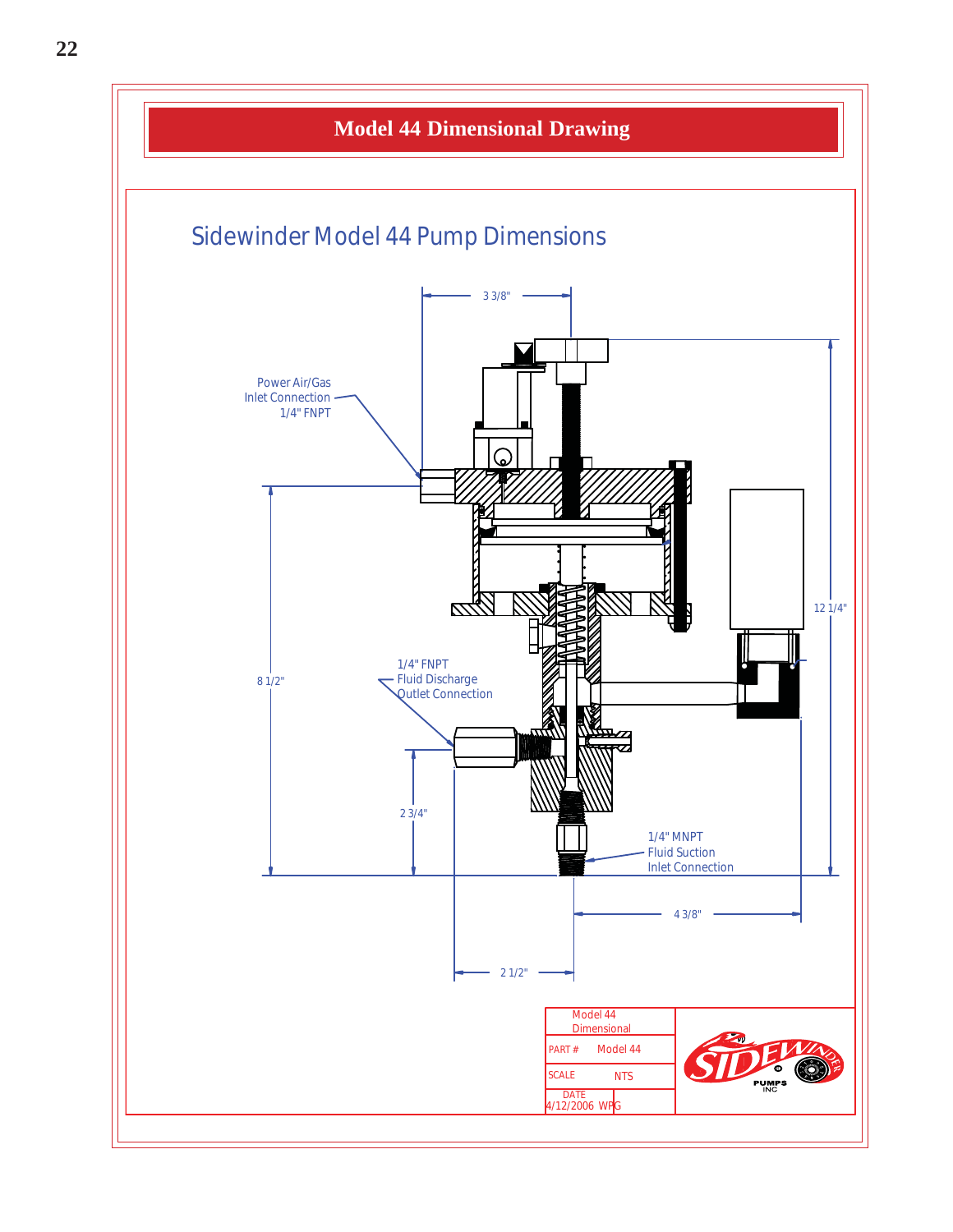![](_page_22_Figure_0.jpeg)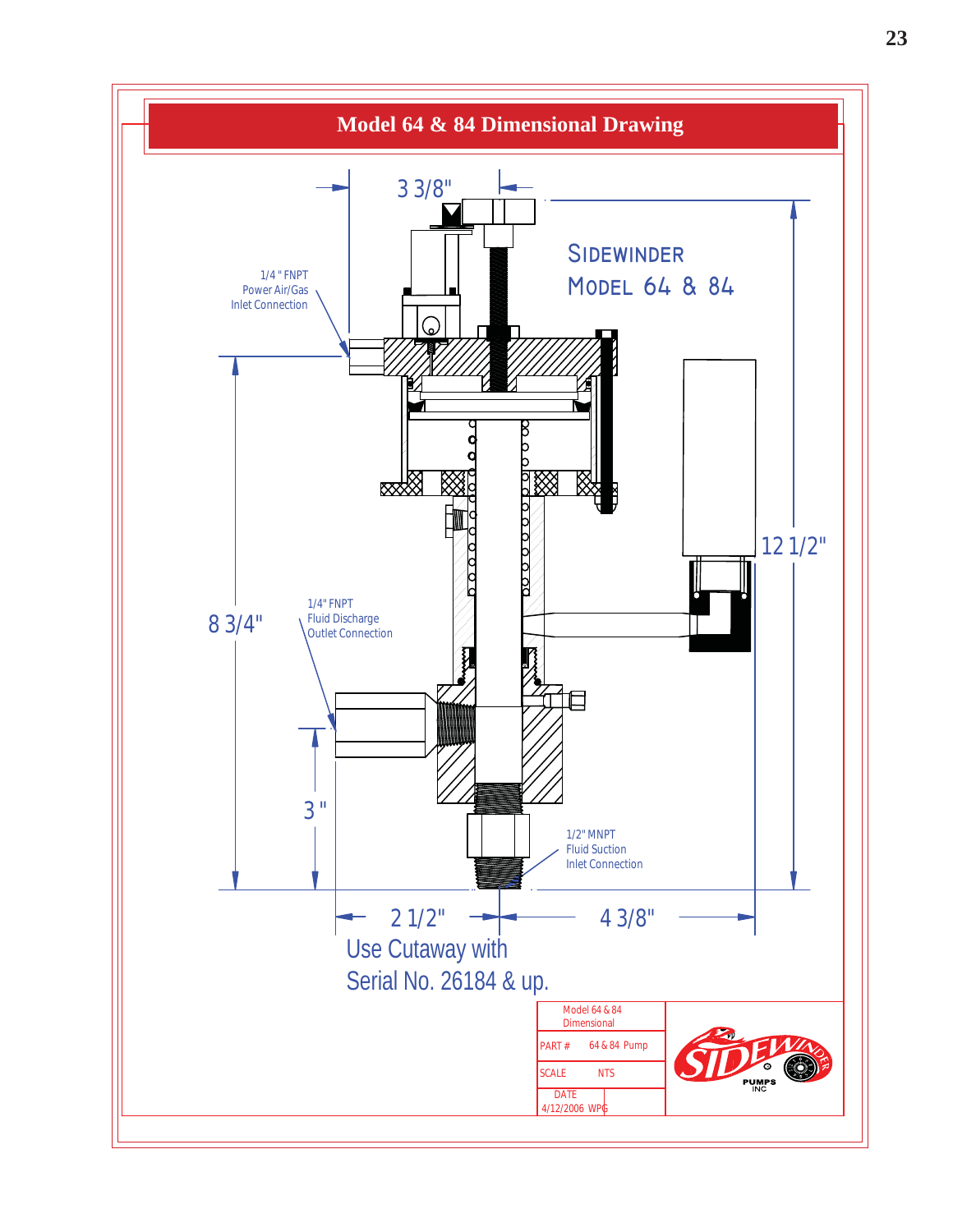![](_page_23_Figure_0.jpeg)

#### **Flow Rating (maximum stroke length)**

Model 164: 1 stroke per minute = approximately 17 quarts per day

#### **Formulas**

**Calculating flow rate (maximum stroke length)** Strokes per minute x flow rating of pump model  $=$  total flow in quarts per day

Example: Model 164 pump flow rating is 17 quarts per day per stroke Stroke rate is 30 strokes per minute  $30 \times 17 = 510$  quarts per day

#### **Calculating required stroke rate (maximum stroke length)**

Required flow divided by flow rate of pump = Stroke rate in strokes per minute

Example: Model 164 pump flow rating is 17 quarts per day per stroke Required flow rate is 200 quarts per day  $200 \div 17 = 12$  strokes per min

**NOTE:** Flow ratings are approximate. Sidewinder Pumps, Inc. recommends the use of a pump setting gauge to insure accuracy.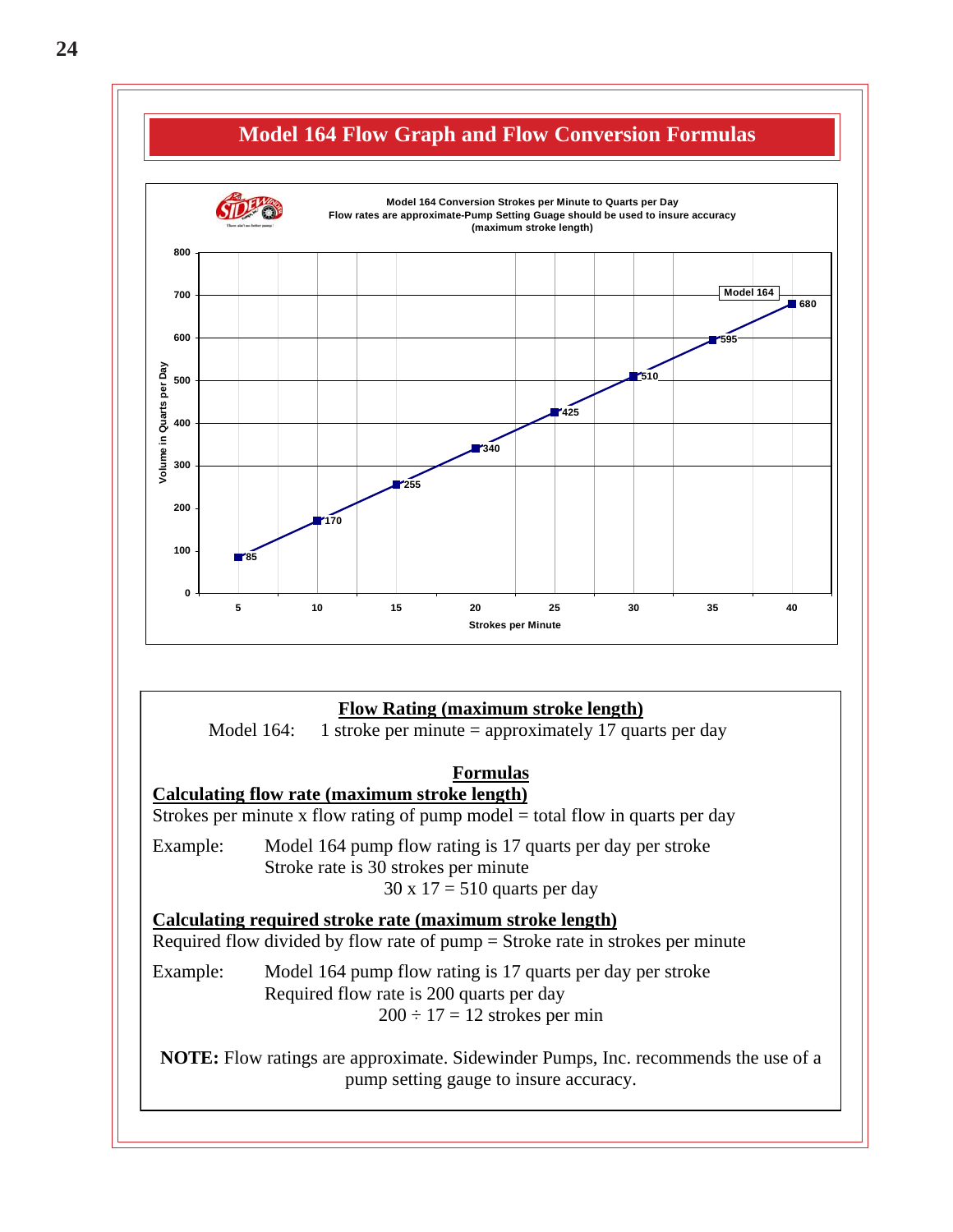![](_page_24_Figure_0.jpeg)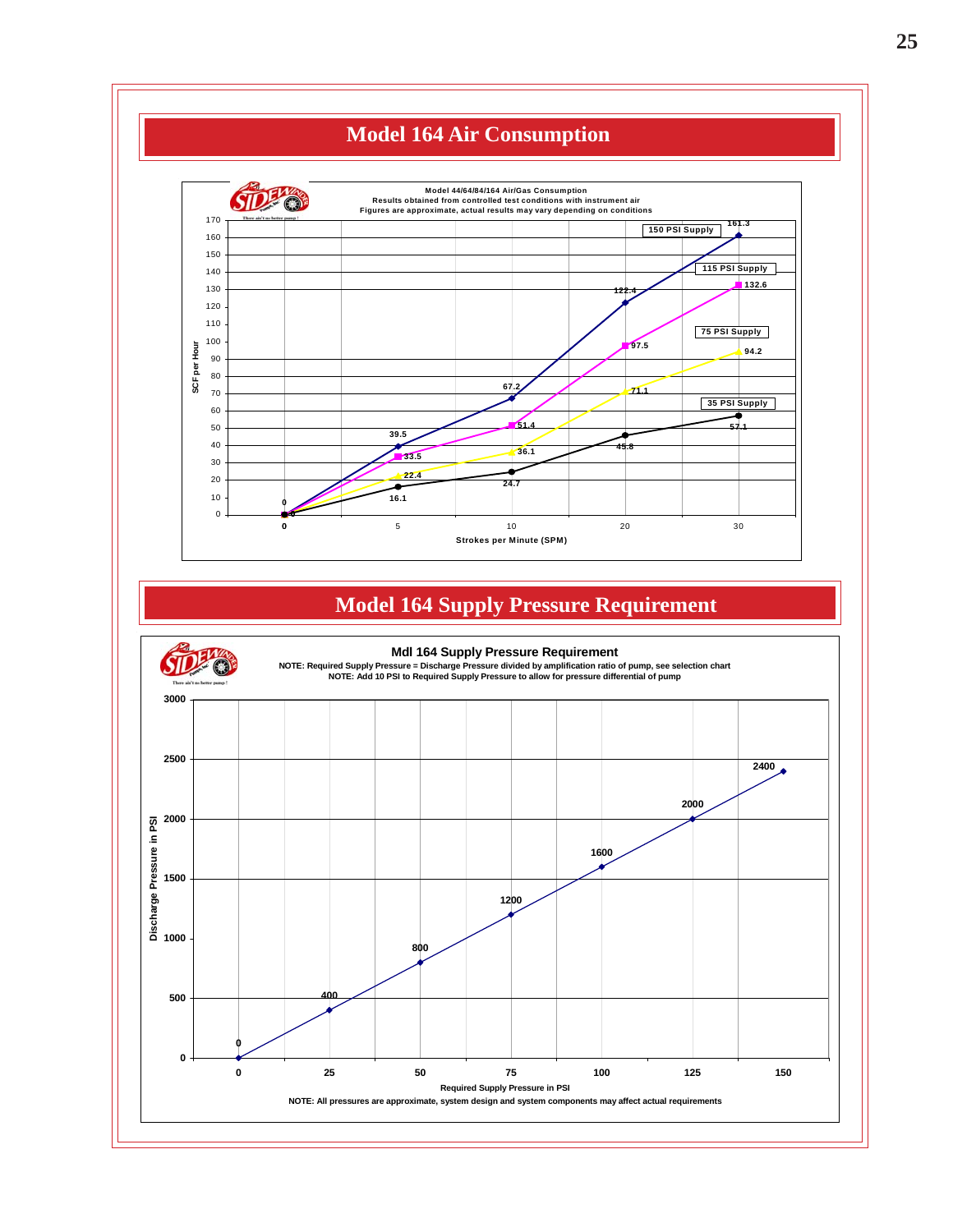![](_page_25_Figure_0.jpeg)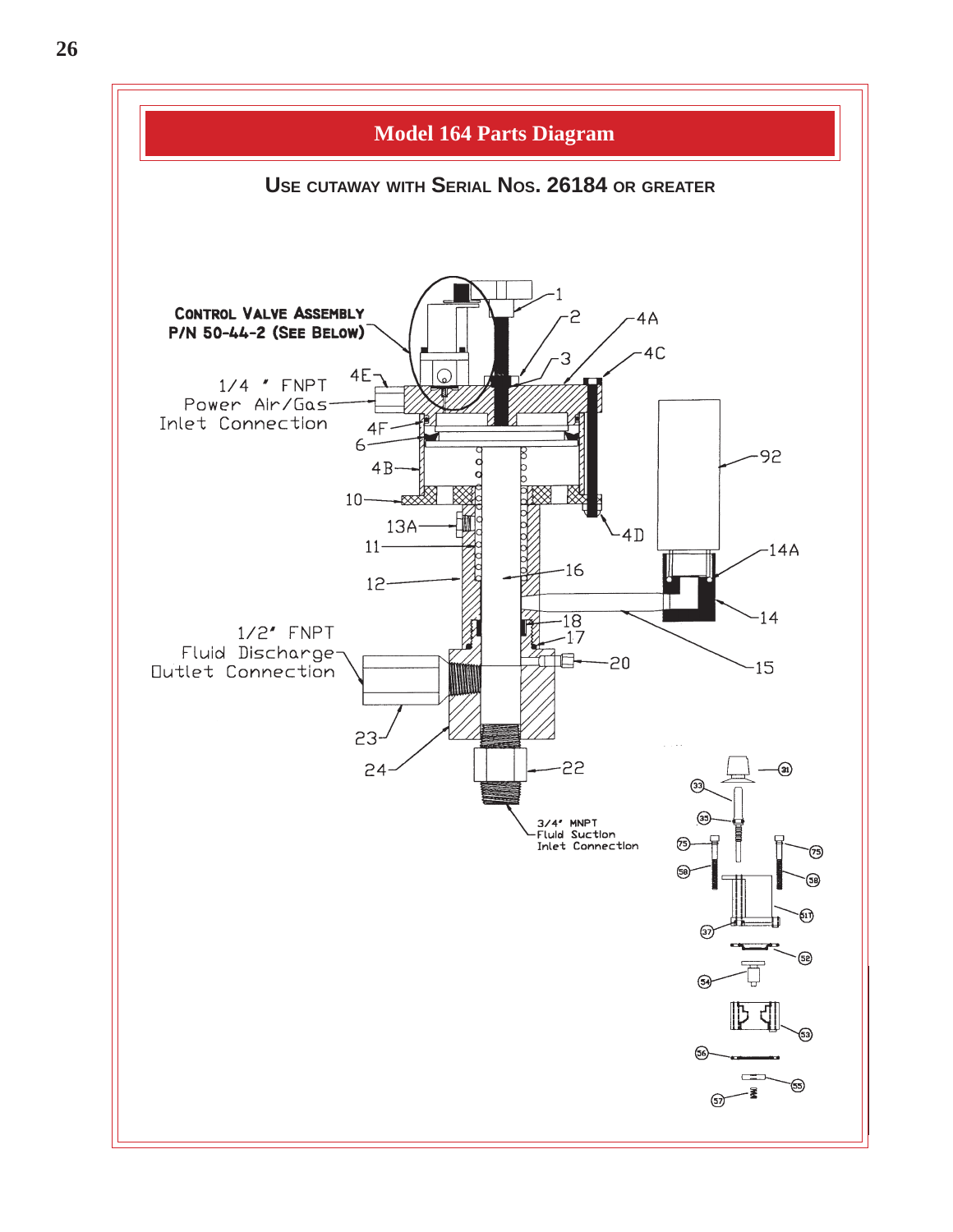### **Model 164 Parts List**

|                     |                          | Use this parts list with Serial No.'s 26184 & greater.                   |                           |
|---------------------|--------------------------|--------------------------------------------------------------------------|---------------------------|
| Item $#$            | <b>Quantity Required</b> | <b>Part Description</b>                                                  | Model 164 'B'<br>$1 - 42$ |
| 1<br>$\overline{2}$ | 1<br>1                   | <b>Stroke Adjuster</b><br>Locknut-Stroke Adjuster                        | $2 - 42$                  |
| $3^*$               | 1                        | Seal-Stroke Adjuster                                                     | 3-42                      |
| 4A                  | $\overline{1}$           |                                                                          | 4A-44-2                   |
| 4 <sub>B</sub>      |                          | 4.00" Powerhead Cap<br><b>Powerhead Cylinder</b>                         | 4B-44-2                   |
|                     | 1                        |                                                                          | 4C-44-2                   |
| 4C                  | 6                        | <b>Powerhead Tie Bolt</b>                                                |                           |
| 4D                  | 6                        | Powerhead Tie Bolt Nut                                                   | 4D-44-2                   |
| 4E                  | $\overline{1}$           | <b>Powerhead Inlet Connector Fitting</b>                                 | 4E-44-22                  |
| 4F*                 | 1                        | Powerhead Cap O-Ring                                                     | 4F-44                     |
| $6*$                | $\mathbf{1}$             | U-Cup Standard Buna N Material of Construction                           | $6 - 44$                  |
| $6*$                | 1                        | U-Cup Option Viton Material of Construction                              | $6 - 44 - 2$              |
| 7A                  | 1                        | <b>Mounting Tube Locknut</b>                                             | 7A-42                     |
| 10                  | 1                        | <b>Mounting Flange</b>                                                   | 10-164-B                  |
| $11*$               | 1                        | <b>Return Spring</b>                                                     | 11-164                    |
| 12                  | $\overline{1}$           | <b>Mounting Tube</b>                                                     | 12-164                    |
| 13A                 | 2                        | Vent                                                                     | 13A-42                    |
| 14                  | $\mathbf{1}$             | Lube Body                                                                | $14 - 42$                 |
| 14A'                | 1                        | Lube Body O-Ring                                                         | 14A-42                    |
| 15                  | $\overline{1}$           | Lube Tube                                                                | $15 - 43$                 |
| 16'                 | 1                        | Piston-Plunger Assembly                                                  |                           |
|                     |                          | 17-4 ph Stainless Steel                                                  | 16-164                    |
|                     |                          | 316 Stainless Steel                                                      | 16-164-2                  |
|                     |                          | 440 'C' Stainless Steel                                                  | 16-164-3                  |
|                     |                          | Ceramic                                                                  | 16-164-4                  |
|                     |                          |                                                                          |                           |
|                     |                          | Hastelloy                                                                | 16-164-5                  |
|                     |                          | Titanium                                                                 | 16-164-6                  |
|                     |                          | Stainless Steel w/ Chrome Plating                                        | 16-164-7                  |
|                     |                          | Stainless Steel w/ Electroless Nickel Plating                            | 16-164-8                  |
|                     |                          | Customer Specified Special (Consult Factory)                             | 16-164-9                  |
| 17'                 | $\overline{1}$           | <b>Mounting Tube O-Ring</b>                                              | 17-164                    |
| 18'                 | 1                        | <b>Plunger Seal</b>                                                      |                           |
|                     |                          | Teflon Graphite Uniseal (Polyimide)                                      | 18-164                    |
|                     |                          | <b>Techno Uniseal</b>                                                    | 18-164-1                  |
|                     |                          | Viton O-Ring                                                             | 18-164-2                  |
|                     |                          | Buna-N O-ring                                                            | 18-164-3                  |
|                     |                          | Virgin Teflon Uniseal                                                    | 18-164-4                  |
|                     |                          | Virgin Teflon Uniseal with Viton O-Ring Insert                           | N/A                       |
|                     |                          | Virgin Teflon Uniseal with Buna-N O-Ring Insert                          | N/A                       |
|                     |                          | Chemraz O-Ring (Kalrez equivalent)                                       | 18-164-5                  |
|                     |                          | Hitec O-Ring (Aflas)                                                     | 18-164-6                  |
|                     |                          | Virgin Teflon O-Ring                                                     | N/A                       |
|                     |                          | Polyblend Uniseal                                                        | 18-164-8                  |
|                     |                          | Customer Specified Special (Consult Factory)                             | 18-164-9                  |
| 20                  | $\overline{1}$           | Bleeder Valve (316 SS)                                                   | $20 - 42 - 2$             |
| $22^{\prime}$       |                          |                                                                          |                           |
|                     | 1                        | Suction Check Valve (316 SS)                                             | 22-164-2                  |
| $23*$               |                          | Discharge Check Valve (316 SS)                                           | 23-164-2                  |
| 24                  | 1                        | Fluid Pump Chamber (316 SS)                                              | 24-164-2                  |
| 31                  | $\mathbf{1}$             | <b>Time Knob</b>                                                         | $31 - 42$                 |
| 33                  | 1                        | Timer Stem (For Pumps Prior to Ser# 40755 - Nov '05)                     | $33 - 42$                 |
| 33                  | 1                        | Timer Stem (For Pumps After Ser# 40755 - Nov '05)                        | 33-42C                    |
| $35***$             | $\overline{1}$           | Timer Stem O-Ring                                                        | $35 - 42$                 |
| $37*$               | 1                        | Timer Seat O-Ring (Teflon) (Deleted on pumps after ser # 40755, Nov '05) | $37 - 42$                 |
| 51                  | 1                        | Control Valve Cover with Timer (Obsolete- replace w/ 51T-42C-2)          | 51T-42-2                  |
| 51                  | 1                        | Control Valve Cover with Timer (Pumps after #40755 Nov '05)              | 51T-42C-2                 |
| $52**$              | 1                        | Control Valve Diaphragm                                                  | 52-42                     |
| 53                  | 1                        | <b>Control Valve Body</b>                                                | 53-44-2                   |
| $54**$              | 1                        | <b>Control Valve Actuator</b>                                            | 54-42                     |
| $55***$             | $\overline{1}$           | <b>Control Valve Poppet</b>                                              | $55 - 42$                 |
| $56**$              | 1                        | Control Valve Body Seal                                                  | 56-42                     |
| $57*$               | 1                        | <b>Control Valve Spring</b>                                              | 57-42                     |
|                     |                          |                                                                          |                           |
| $58*$               | 2                        | <b>Control Valve Mounting Screw</b>                                      | $58 - 42$                 |
| 75**                | $\overline{2}$           | <b>Control Valve Mounting Screw Locknut</b>                              | 75-42                     |
|                     | 1                        | Piston Grease (not shown)                                                | 91-42                     |
| 91*<br>$92*$        | 1                        | Plunger Lube (4 0z.)                                                     | 92-122                    |

\* Parts included in a pump end repair kit. Also included is a 91-42 Silicon Piston Grease. This kit is designated by a "K" preceding the pump model number

\*\* Parts included in a timer valve repair kit. This part number is KVC-40 for Model 164 pump prior to s/n 40755 / KVC40-F after s/n 40755

All O-ring seals require narrow back up rings. The Model 164 requires (2) each back up rings part number 18D-164;

Uniseals do not require back up rings.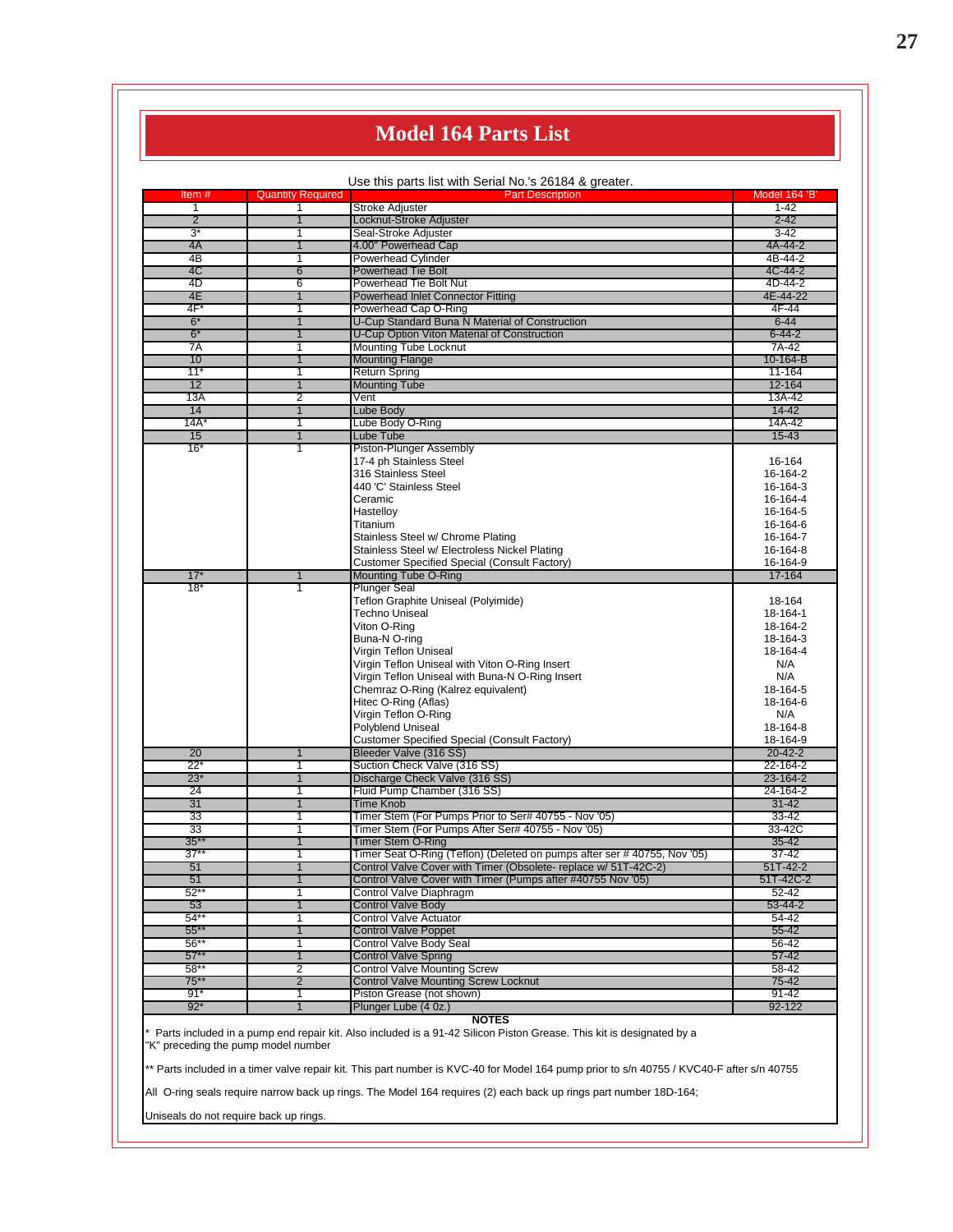![](_page_27_Figure_0.jpeg)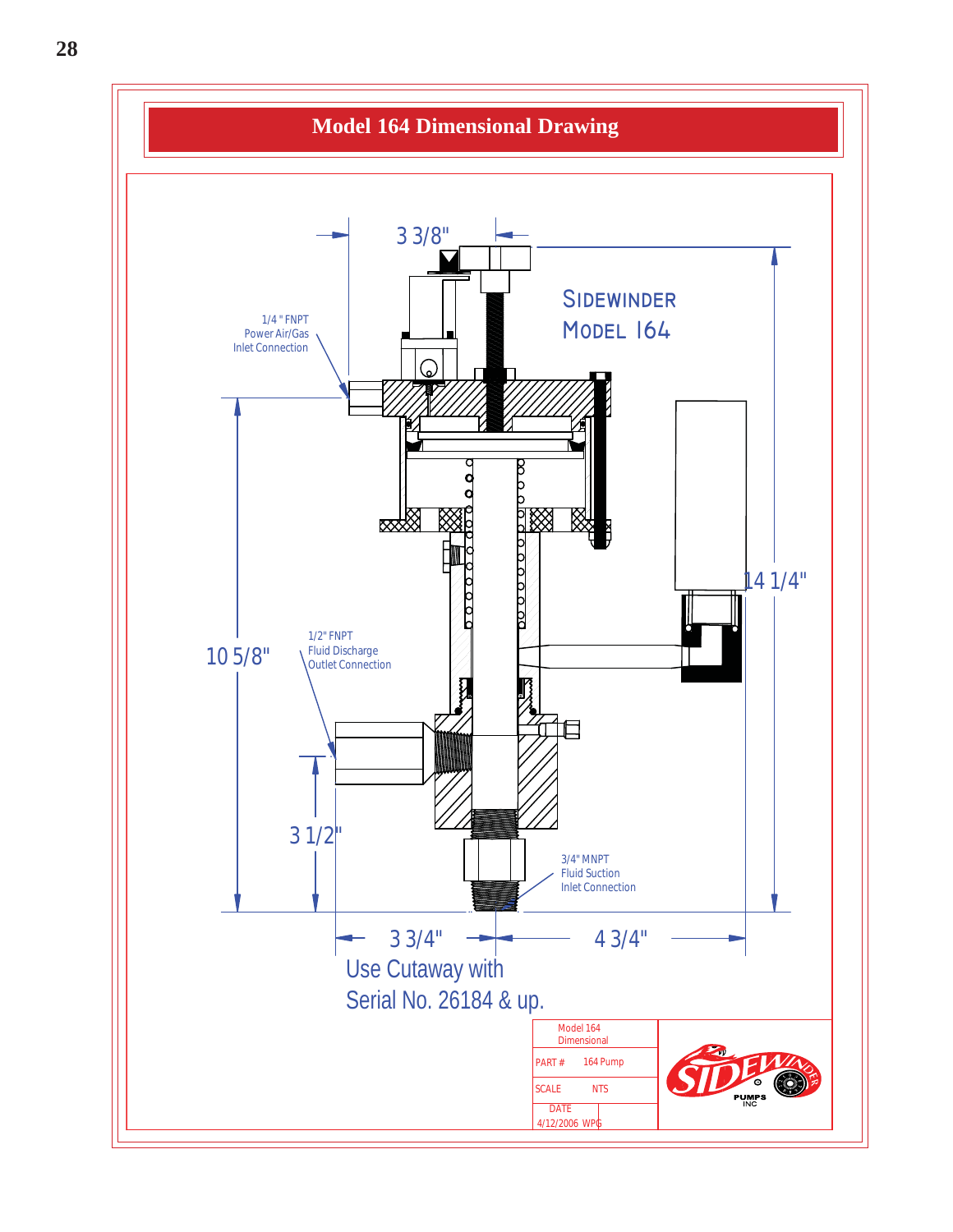#### **Install & Start Up Procedure - Pneumatic Plunger Pumps**

- 1. Install Sidewinder Chemical Metering Pump in a vertical position with suction check valve (#22) on bottom. *NOTE*: Pump requires flooded suction for operation.
- 2. Connect discharge line to discharge check valve (#23). *NOTE:* For safety, a Sidewinder line check valve (LC-4S) is recommended for installation where discharge line connects to process line.
- 3. *Option*: Install the (2) vents (#13A) in the 1/8 inch NPT ports on the mounting tube (#12) and control valve body (#53).
- 4. Connect power gas/air line to supply inlet. *NOTE:* Pumps should have supply line size of 3/8 inch tubing minimum. The Sidewinder pump accepts 10 to 150 PSI. Check specific pump model technical information for required supply pressure for application. *NOTE:* For safety reasons it is recommended that a shut off valve be installed between supply regulator and pump.
- 5. Turn lube body (#14) 180 degrees. Screw container of lube oil on to lube body and rotate back until lube container is on top. Lubricant will equalize in the pump chamber. *CAUTION:* Do not squeeze or puncture lube oil container.
- 6. Open bleeder plug (#20) to remove air from pump chamber, then close bleeder plug.
- 7. *CAUTION:* Pumps with ceramic plunger have separate start up procedure; refer to installation document that came with pump.
- 8. Set supply regulator to provide sufficient supply pressure of gas/air to firmly stroke pump against prevailing discharge pressure. *NOTE*: See specific pump model technical information to determined required supply pressure for application. *NOTE*: If supply volume is restricted due to either too small or too long supply line, pump control valve will blow through. See Trouble Shooting section.
- 9. Open supply pressure to pump, adjust speed of pump by rotating timer control dial (#31) on side of pump head. Clockwise rotation decreases speed of pump (strokes per minute), Counter Clockwise rotation increases speed of pump (strokes per minute). See specific pump model technical information to determine approximate strokes per minute to obtain desired flow rate.
- 10. Further volume control can be obtained by varying the length of the plunger assembly stroke with the stroke length adjuster screw (#1) on top of power head (#4). Turning clockwise shortens the stroke and reduces volume.
- 11. It is recommended that a pump calibration gauge be installed to accurately determine the pump's flow rate.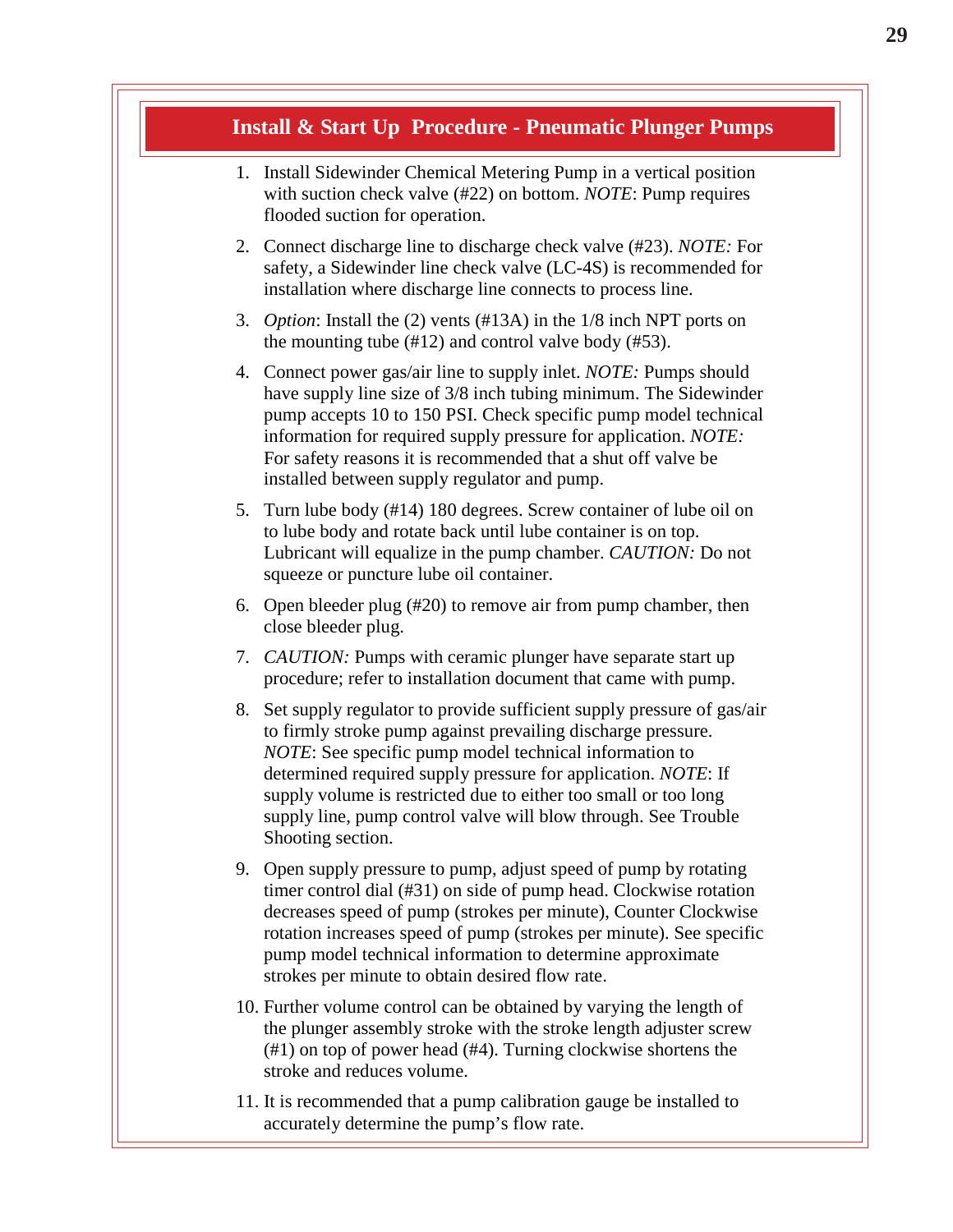### **Model 40/60/80/42/62/82 Ceramic Plunger Pumps Start Up & Repair**

- 1. This is a solid ceramic plunger. It is very brittle and **must** be handled with extreme care before & during use in a Sidewinder Pump.
- 2. When installing:
	- a) Be sure the Pump Chamber (Item #24) is separated from the Mounting Tube (Item #12).
	- b) Be sure the Powerhead (Item #4) is removed from Mounting Flange(for Models 42,62,82) or Mounting Tube(for Models 40,60,80).
	- c) **Model 42,62,82 only:** Mounting Flange (Item #10) should still be connected to the Mounting Tube (Item #12) by the Mounting Tube Locknut (Item #7A).
	- d) Place Piston U-cup (Item #6) on piston with "U" facing away from plunger side.
	- e) Upon assembly be sure the Powerhead (Item #4) is lubricated with Piston Grease (P/N 91-42). Grab the Ceramic Piston Plunger Assembly (Item #16) by the metal shank above the ceramic plunger and insert the piston into the Powerhead (Item #4) by cocking the assembly then straightening it. Be sure the Piston Ucup (Item #6) is not crimped or folded over.

#### **Note: Never grab the Piston Plunger Assembly by the ceramic plunger.**

- f) Once the Ceramic Piston Plunger Assembly (Item #16) is inserted into the Powerhead (Item #4), push it to the top of the cylinder bore. Install the Return Spring (Item #11) around the metal shank portion of the Piston Plunger Assembly (Item #16) being sure it is slides into position against the piston portion of the assembly.
- g) Mount the Powerhead & the Piston Plunger Assembly with Return Spring in place onto & into Mounting Flange & Mounting Tube, respectively. **Caution should be used as the ceramic plunger passes through the seal retainer hole in the lower portion of the Mounting Tube (Item #12). Too much side-to-side motion can bind the plunger causing it to break.**
- h) Once Powerhead (Item #4) is fully in place on the Mounting Flange(for Models 42,62,82) or Mounting Tube(for Models 40,60,80) secure it by screwing in the three radial Lockscrews (Item #4A) evenly until tight.
- i) Screw the Pump Chamber (Item #24) onto the Mounting Tube (Item #12) insuring that the Plunger Seal (Item #18) & Mounting Tube O-ring (Item #17) are installed into and onto the Pump Chamber, respectively. The Pump Chamber and Mounting Tube connection is designed to be hand tight. **Caution: Tightening the Pump Chamber (Item #24) and the Mounting Tube (Item #12) with wrenches can cause the two pieces to gall.**
- 3) When starting pump into operation:
	- a) Open the Bleeder Valve (Item #20) to prime pump.
	- b) Make sure the Control Knob (Item #31) is screwed in all the way to insure that the pump is off.
	- c) Back off on the air/gas supply regulator to 0 PSI.
	- d) Slowly bring the supply pressure up to 10 PSI(regardless of fluid injection pressure).
	- e) Slowly begin to unscrew the Control Knob (Item #31) until the pump begins to stroke at a rate of 1 stroke every 3-4 seconds.
	- f) Allow the pump to run in this condition until the injection lines fill and pump stalls against the injection pressure. (When pump stalls, the Control Valve will continue to shift and in fact speed up slightly, but the Piston Plunger Assembly (Item #16) will no longer be moving up and down. This can be confirmed be removing the Vent (Item #13A) on the Mounting Tube (Item #12) and observing. If the Control Valve blows a continuous stream of air instead of cycling, increase the air/gas supply pressure slightly. **NOTE**: If after raising the air/gas supply pressure slightly the Control Valve continues to blow a continuous stream of air/gas it will be necessary to place a solid object over the exhaust port, interrupting the flow of air/gas for one second to reset the Control Valve.
	- g) Once the pump stalls, slowly increase the air/gas supply regulator pressure until movement of the Piston Plunger Assembly begins. **Do not use more air/gas supply pressure than needed to cycle the pump.** Too much air/gas supply pressure will cause the Piston Plunger Assembly to slam down which can break the ceramic plunger portion of the assembly.
	- h) Increase or decrease pump volume by using either or both the Control Knob (Item #31) and the Stroke Adjuster (Item #1).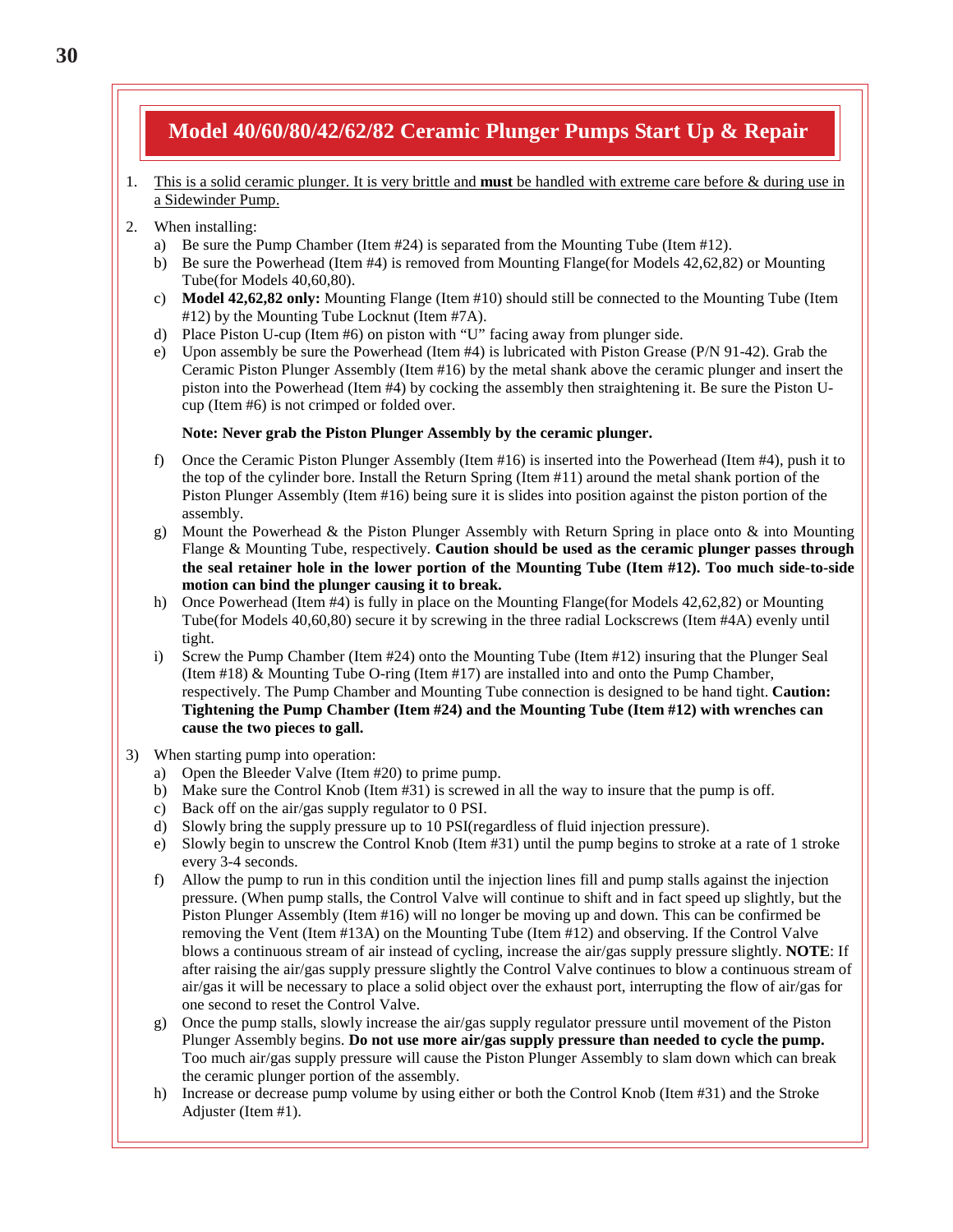### **Model 44/64/84 Ceramic Plunger Pumps Start Up & Repair**

- 1. This is a solid ceramic plunger. It is very brittle and **must** be handled with extreme care before & during use in a Sidewinder Pump.
- 2. When installing:
	- a) Be sure the Pump Chamber (Item  $#24$ ) is separated from the Mounting Tube (Item  $#12$ ).
	- b) Disassemble powerhead assembly by removing the six-Powerhead Tie Bolt Nuts (Item #4D) from the six-Powerhead Tie Bolts (Item #4C).
	- c) Remove the Powerhead Cap (Item #4A) from the Powerhead Cylinder (Item #4B). The two parts are sealed together by an o-ring and may require some prying to separate.
	- d) The Powerhead Cylinder (Item #4B), the Mounting Flange(Item #10), and the Mounting Tube (Item #12) should remain assembled.
	- e) With the Powerhead Cylinder (Item #4B) assembled with the Mounting Flange (Item #10) and Mounting Tube (Item #12), the old Piston-Plunger Assembly (Item #16) removed and the Powerhead Cap (Item #4A) removed, install the new Ceramic Piston-Plunger Assembly (Item #16), plunger first, into the Mounting Tube (Item # 12). **Do not forget** to place the Return Spring (Item #11) around the ceramic plunger portion of the Piston-Plunger Assembly (Item #16).
	- f) Replace the Powerhead Cap (Item #4A) and secure with the six-Powerhead Tie Bolts and Nuts (Items #4C &4D).
	- g) Replace the Pump Chamber (Item #24) onto the Mounting Tube (Item #12) being careful as the Plunger Seal (Item #18) in the Pump Chamber (Item #24) is placed around the extended ceramic portion of the Piston-Plunger Assembly (Item #16).
	- h) Pump Chamber (Item #24) and Mounting Tube (Item #12) are to be threaded together **hand tight only**.
- 3. When starting pump into operation:
	- a) Open the Bleeder Valve (Item #20) to prime pump.
	- b) Make sure the Control Knob (Item #31) is screwed in all the way to insure that the pump is off.
	- c) Back off on the air/gas supply regulator to 0 PSI.
	- d) Slowly bring the supply pressure up to 10 PSI(regardless of fluid injection pressure).
	- e) Slowly begin to unscrew the Control Knob (Item #31) until the pump begins to stroke at a rate of 1 stroke every 3-4 seconds.
	- f) Allow the pump to run in this condition until the injection lines fill and pump stalls against the injection pressure. (When pump stalls, the Control Valve will continue to shift and in fact speed up slightly, but the Piston Plunger Assembly (Item #16) will no longer be moving up and down. This can be confirmed be removing the Vent (Item #13A) on the Mounting Tube (Item #12) and observing. If the Control Valve blows a continuous stream of air instead of cycling, increase the air/gas supply pressure slightly. After raising the air/gas supply pressure slightly the Control Valve continue to blow a continuous stream of air/gas it will be necessary to place a solid object over the exhaust port, interrupting the flow of air/gas for one second to reset the Control Valve.
	- g) Once the pump stalls, slowly increase the air/gas supply regulator pressure until movement of the Piston Plunger Assembly begins. **Do not use more air/gas supply pressure than needed to cycle the pump.** Too much air/gas supply pressure will cause the Piston Plunger Assembly to slam down which can break the ceramic plunger portion of the assembly.

Increase or decrease pump volume by using either or both the Control Knob (Item #31) and the Stroke Adjuster (Item #1).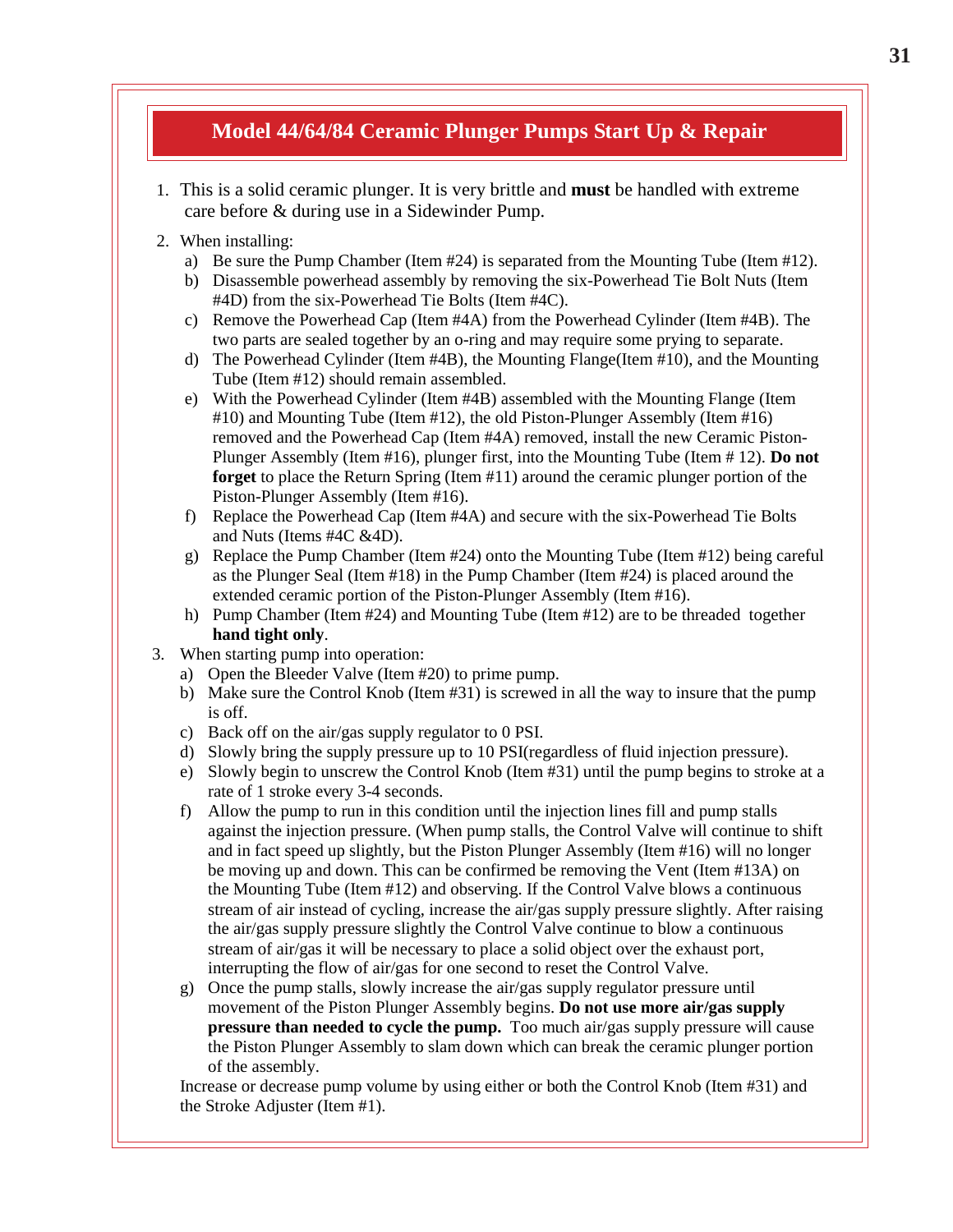|                               | Possible Cause                                                                                                                            | Action                                                                                                                                                                                                                                                                   |                                                         |
|-------------------------------|-------------------------------------------------------------------------------------------------------------------------------------------|--------------------------------------------------------------------------------------------------------------------------------------------------------------------------------------------------------------------------------------------------------------------------|---------------------------------------------------------|
|                               | 1) No supply pressure                                                                                                                     | 1) Check gauge on supply line near pump to verify<br>adequate supply pressure - 10 to 150 PSI                                                                                                                                                                            |                                                         |
|                               | 2) Pump speed control closed                                                                                                              | 2) Rotate dial CCW three turns from full in position<br>Rotate CW to slow rate<br>and then set desired rate.<br>pump rate                                                                                                                                                |                                                         |
|                               | control or valve<br>3) Leak in                                                                                                            | 3) Check for leak, pinched or missing seals, broken<br>diaphragm or loose mounting screws.                                                                                                                                                                               |                                                         |
|                               | gas blowing through to exhaust due to speed control too<br>wide, trash under vavle seat or restricion in air gas/supply line<br>4) Supply | exhaust momentarily and then release. DO NOT USE<br>BARE FINGERS. If this does not work replace Timer<br><b>Block</b><br>Seat O-ring #37 or increase supply line size and<br>4) Rotate control dial CW to decrease setting.<br>move pump closer to air/gas supply source | <b>Trouble Shooting Guide - Pneumatic Plunger Pumps</b> |
|                               | spring broken<br>1) Return                                                                                                                | 1) Replace Spring                                                                                                                                                                                                                                                        |                                                         |
|                               | stuck due to lack of Piston or Plunger Lube<br>2) Piston                                                                                  | Piston Lube #91-42. Clean Plunger Lube Chamber<br>and fill with Plunger lube (#92). Change Piston and<br>2) Clean and lubricat power head and piston with<br>plunger seals if needed                                                                                     |                                                         |
|                               | pressure too low to buck process line pressure<br>3) Supply                                                                               | 3) Divide process line pressure by amplification ratio<br>(see Performance Chart). Supply pressure must<br>exceed this result. Standard Sidewinder Control<br>operates from 10 to 150 PSI                                                                                |                                                         |
|                               | Length Adjuster screwed too far in<br>4) Stroke                                                                                           | 4) Back out on stroke adjuster to desired setting.                                                                                                                                                                                                                       |                                                         |
| No Fluid Discharge With Timer | 1) Air or vapor in pump chamber                                                                                                           | 1) Open bleeder valve, fill chamber with fluid only,<br>then close bleeder valve.                                                                                                                                                                                        |                                                         |
|                               | 2) Fluid flow to pump blocked by plugged line, closed valve, extremely<br>high viscosity or lack of fluid suuply                          | 2) Provide free flow of fluid to pump suction.                                                                                                                                                                                                                           |                                                         |
|                               | 3) Suction or discharge check valve leaking                                                                                               | determine which valve is leaking. Clean or replace<br>3) Use drum gauge with handle in test position to<br>faulty valve                                                                                                                                                  |                                                         |
|                               | 4) Discharge line plugged                                                                                                                 | 4) Clear or replace line.                                                                                                                                                                                                                                                |                                                         |
|                               | 1) Chemical incompatibily between seal and material being pumped                                                                          | manufacturer, and install seal made from compatible<br>1) Check a Compatibility Chart or consult chemical<br>material                                                                                                                                                    |                                                         |
|                               | or damaged plunger<br>2) Scored                                                                                                           | 2) Replace plunger.                                                                                                                                                                                                                                                      |                                                         |
|                               | 3) Abrasive material in chemical                                                                                                          | 3) Install suction filter.                                                                                                                                                                                                                                               |                                                         |
|                               | 4) No lubricant or incorrect lube                                                                                                         | 4) Use Sidewinder Lube #91-42 on piston and #92-<br>122 on plunger. Periodically check lube level.                                                                                                                                                                       |                                                         |
|                               |                                                                                                                                           |                                                                                                                                                                                                                                                                          |                                                         |

**32**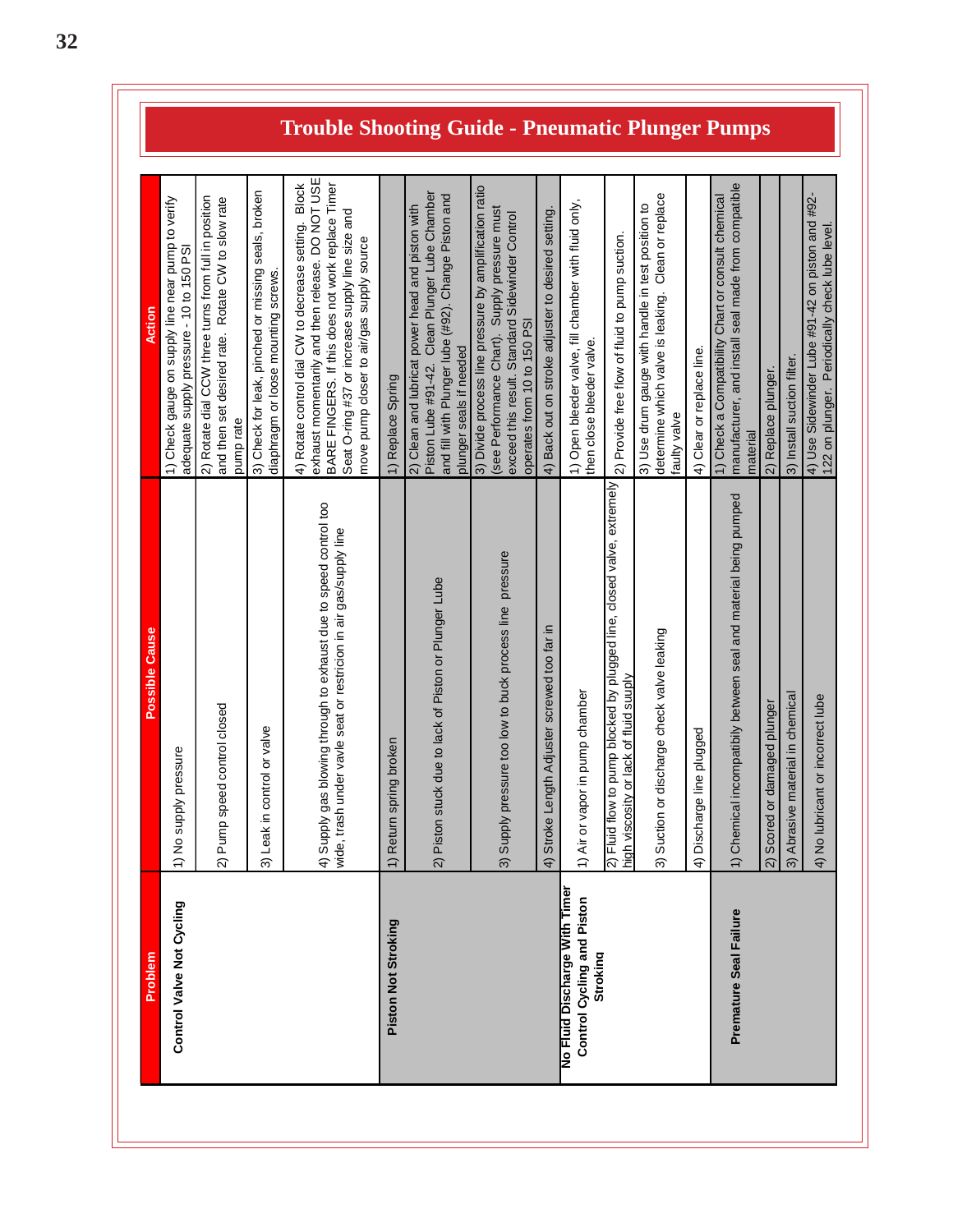| <b>Trouble Shooting Guide Questionaire</b>                                                                                                                      |                                                           |  |  |  |
|-----------------------------------------------------------------------------------------------------------------------------------------------------------------|-----------------------------------------------------------|--|--|--|
| Date<br>the control of the control of the                                                                                                                       |                                                           |  |  |  |
| Distributor __________________________                                                                                                                          | Contact                                                   |  |  |  |
| Location<br>the control of the control of the control of                                                                                                        | Phone                                                     |  |  |  |
| *Pump Model #<br>and the property of the control of                                                                                                             | *Serial #                                                 |  |  |  |
| User                                                                                                                                                            | <b>User Contact</b>                                       |  |  |  |
| Location                                                                                                                                                        | Phone                                                     |  |  |  |
| <u> 1980 - Jan Samuel Barbara, martin da shekara tsara 1980 - An tsara 1980 - An tsara 1980 - An tsara 1980 - An</u>                                            | <b>Operating Conditions</b>                               |  |  |  |
| *Type of fluid                                                                                                                                                  | *Viscosity (thick / thin) ____________________            |  |  |  |
| *Discharge pressure ________________                                                                                                                            | *Suction conditions                                       |  |  |  |
| Fluid temperature                                                                                                                                               | *Required flow rate                                       |  |  |  |
| *Type of supply (air / gas etc _________<br>*Actual flow rate                                                                                                   |                                                           |  |  |  |
| *Supply pressure a the pump _________<br>*Conditon of Supply<br>(wet, dry etc)<br>*Cycles per Minute (one suction stroke plus one discharge stroke = one cycle) |                                                           |  |  |  |
|                                                                                                                                                                 | <b>Analysis</b>                                           |  |  |  |
| *Description of problem                                                                                                                                         |                                                           |  |  |  |
| *Description of seal condition<br>*Description of plunger condition                                                                                             | <u> 1989 - Johann Barnett, fransk politiker (d. 1989)</u> |  |  |  |
| *Has pump been repaired before?                                                                                                                                 | _ *How long since repair? ___________________             |  |  |  |
| *Was pump repaired with the same type seal, plunger etc as original?                                                                                            |                                                           |  |  |  |
| *If not please give description of the components and why the change.                                                                                           |                                                           |  |  |  |
| * Must fill in information in these fields<br>See page 2 for further evaluation questions                                                                       |                                                           |  |  |  |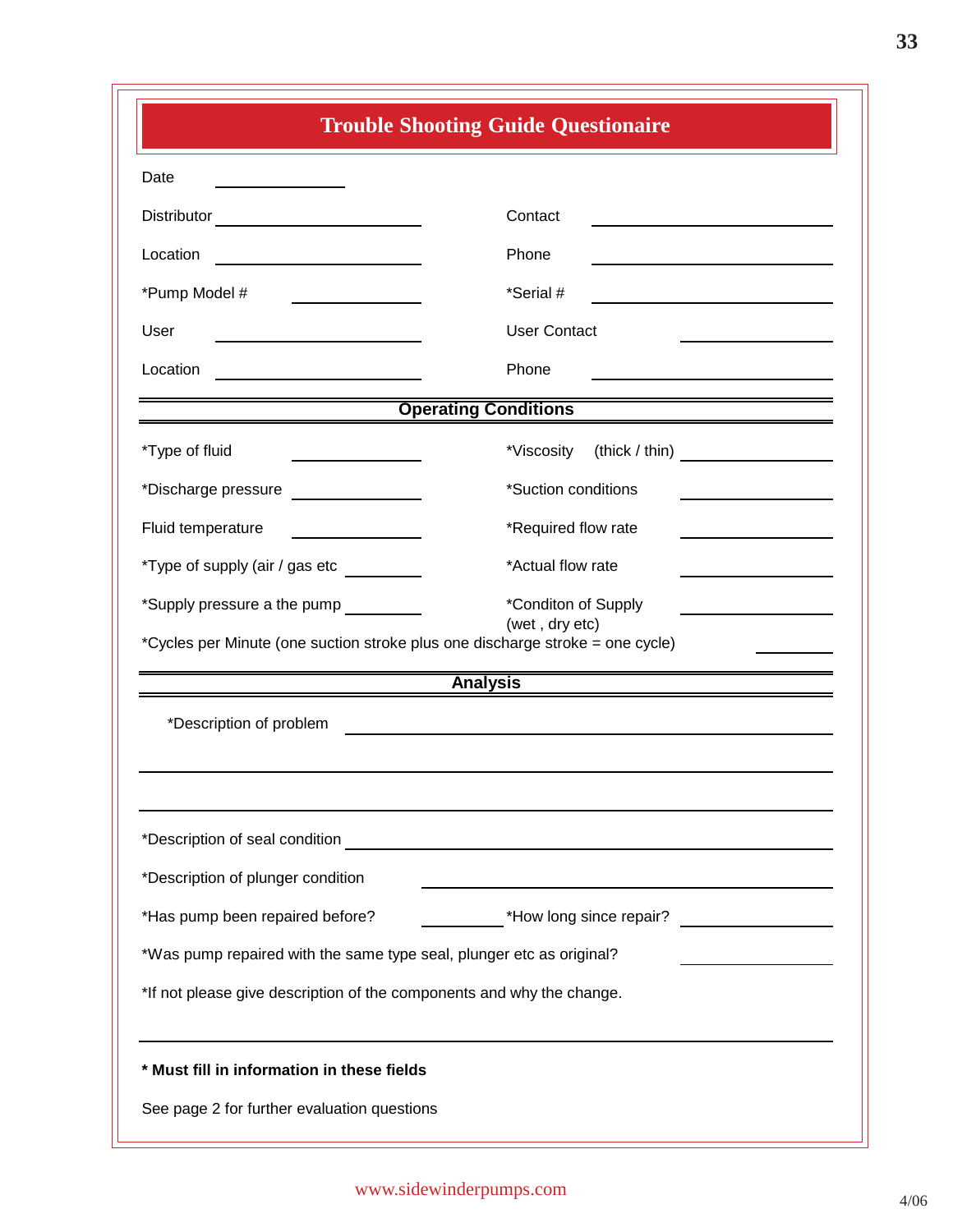| <b>Trouble Shooting Guide Questionaire (continued)</b>                                                                                                                                                                                                                           |                                                                                                                                                                                                                                |                                                                                                                                                                                                                                |  |  |  |
|----------------------------------------------------------------------------------------------------------------------------------------------------------------------------------------------------------------------------------------------------------------------------------|--------------------------------------------------------------------------------------------------------------------------------------------------------------------------------------------------------------------------------|--------------------------------------------------------------------------------------------------------------------------------------------------------------------------------------------------------------------------------|--|--|--|
|                                                                                                                                                                                                                                                                                  |                                                                                                                                                                                                                                |                                                                                                                                                                                                                                |  |  |  |
| Air Motor Assessment                                                                                                                                                                                                                                                             |                                                                                                                                                                                                                                |                                                                                                                                                                                                                                |  |  |  |
| Is the pump air motor cycling Yes                                                                                                                                                                                                                                                | $No \ \underline{\hspace{1cm}}$                                                                                                                                                                                                |                                                                                                                                                                                                                                |  |  |  |
| If not:                                                                                                                                                                                                                                                                          |                                                                                                                                                                                                                                |                                                                                                                                                                                                                                |  |  |  |
| A) is air/gas blowing out exhaust port continously?                                                                                                                                                                                                                              | Yes                                                                                                                                                                                                                            | No                                                                                                                                                                                                                             |  |  |  |
| B) is air/gas being exhausted at all?<br>Yes                                                                                                                                                                                                                                     | No                                                                                                                                                                                                                             |                                                                                                                                                                                                                                |  |  |  |
| C) is cycle eratic Yes<br>No $\qquad \qquad$                                                                                                                                                                                                                                     |                                                                                                                                                                                                                                |                                                                                                                                                                                                                                |  |  |  |
| D) is air/gas escaping from around stroke adjuster                                                                                                                                                                                                                               | Yes                                                                                                                                                                                                                            | No $\qquad \qquad \qquad$                                                                                                                                                                                                      |  |  |  |
| E) is air/gas escaping from around valve body sea                                                                                                                                                                                                                                | <b>Yes</b>                                                                                                                                                                                                                     | No provide a provide a provide a provide a provide a provide a provide a provide a provide a provide a provide a provide a provide a provide a provide a provide a provide a provide a provide a provide a provide a provide a |  |  |  |
| <b>PUMP END ASSESSMENT</b>                                                                                                                                                                                                                                                       |                                                                                                                                                                                                                                |                                                                                                                                                                                                                                |  |  |  |
| Air motor cycles but pump does not move fluid or build pressure                                                                                                                                                                                                                  |                                                                                                                                                                                                                                |                                                                                                                                                                                                                                |  |  |  |
| Is there a pump setting / calibration / drum gauge in the system?                                                                                                                                                                                                                |                                                                                                                                                                                                                                | No and the set                                                                                                                                                                                                                 |  |  |  |
| Is there a pressure gauge on the air/gas supply at the pump<br>If yes, what is the pressure reading?                                                                                                                                                                             | <b>Yes</b>                                                                                                                                                                                                                     | No and the set of the set of the set of the set of the set of the set of the set of the set of the set of the                                                                                                                  |  |  |  |
| Is there a pressure gauge on the discharge line of the pump?<br>If yes what is the pressure reading?                                                                                                                                                                             | <b>Yes</b>                                                                                                                                                                                                                     | No                                                                                                                                                                                                                             |  |  |  |
| Does the pump lose flow when the system starts to pressurize?                                                                                                                                                                                                                    | Yes                                                                                                                                                                                                                            | No                                                                                                                                                                                                                             |  |  |  |
| Yes<br>No<br>Is the plunger moving up & do<br>Observe plunger thru the breather port under the power head.                                                                                                                                                                       |                                                                                                                                                                                                                                |                                                                                                                                                                                                                                |  |  |  |
| <b>Yes</b> and the set of the set of the set of the set of the set of the set of the set of the set of the set of the set of the set of the set of the set of the set of the set of the set of the set of the set of the set of the<br>Is chemical appearing in the lube bottle? | No and the second second second second second second second second second second second second second second second second second second second second second second second second second second second second second second s |                                                                                                                                                                                                                                |  |  |  |
| Isolating the pump setting / calibration gauge / drum gauge with the pump running:<br>Does the fluid in the gauge fluctuate up & down?                                                                                                                                           | <b>Yes</b>                                                                                                                                                                                                                     | No                                                                                                                                                                                                                             |  |  |  |
| Does the fluid in the gauge move?<br>Yes                                                                                                                                                                                                                                         | No and the set of the set of the set of the set of the set of the set of the set of the set of the set of the                                                                                                                  |                                                                                                                                                                                                                                |  |  |  |
|                                                                                                                                                                                                                                                                                  |                                                                                                                                                                                                                                |                                                                                                                                                                                                                                |  |  |  |
|                                                                                                                                                                                                                                                                                  |                                                                                                                                                                                                                                |                                                                                                                                                                                                                                |  |  |  |
|                                                                                                                                                                                                                                                                                  |                                                                                                                                                                                                                                |                                                                                                                                                                                                                                |  |  |  |
|                                                                                                                                                                                                                                                                                  |                                                                                                                                                                                                                                |                                                                                                                                                                                                                                |  |  |  |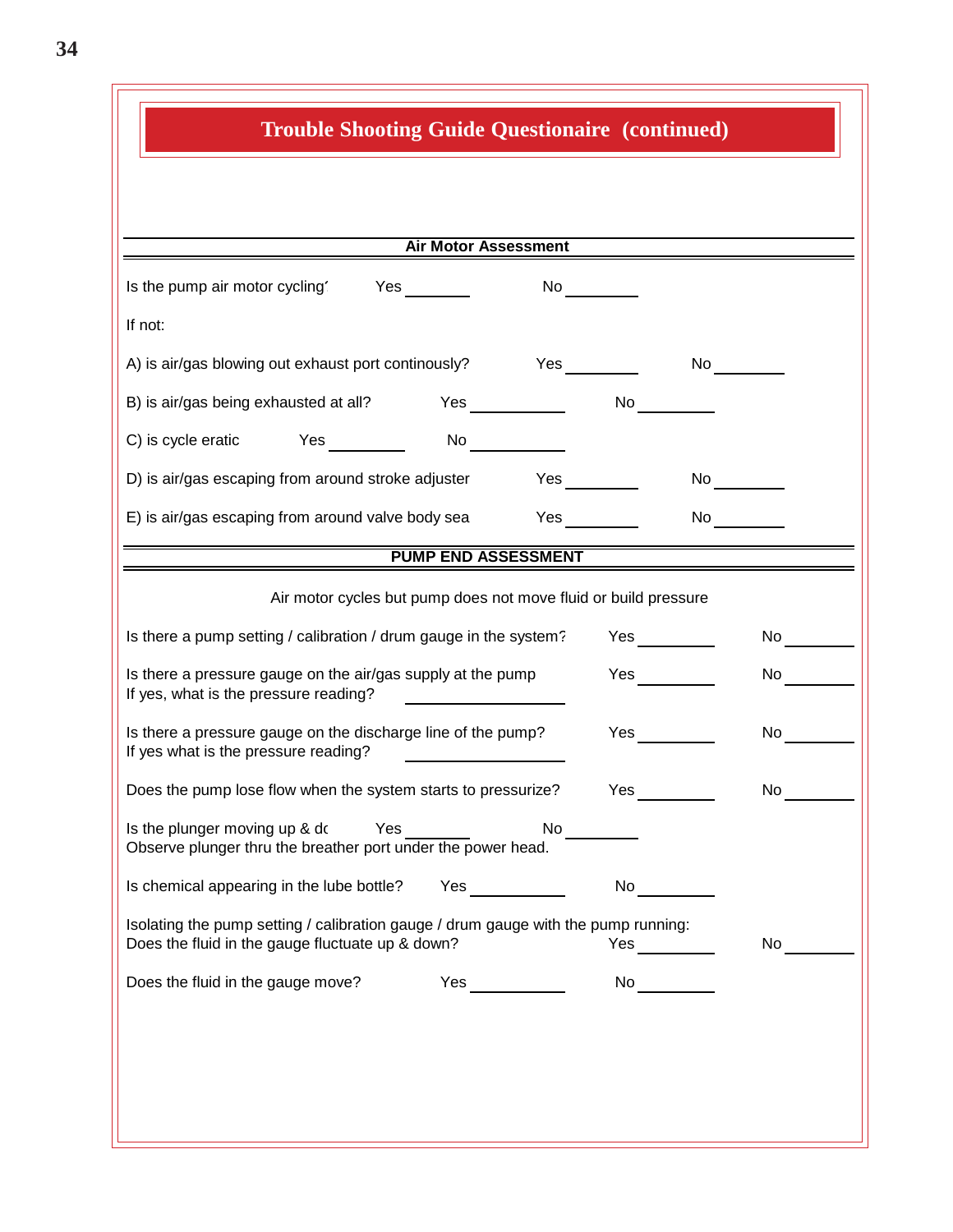![](_page_34_Picture_0.jpeg)